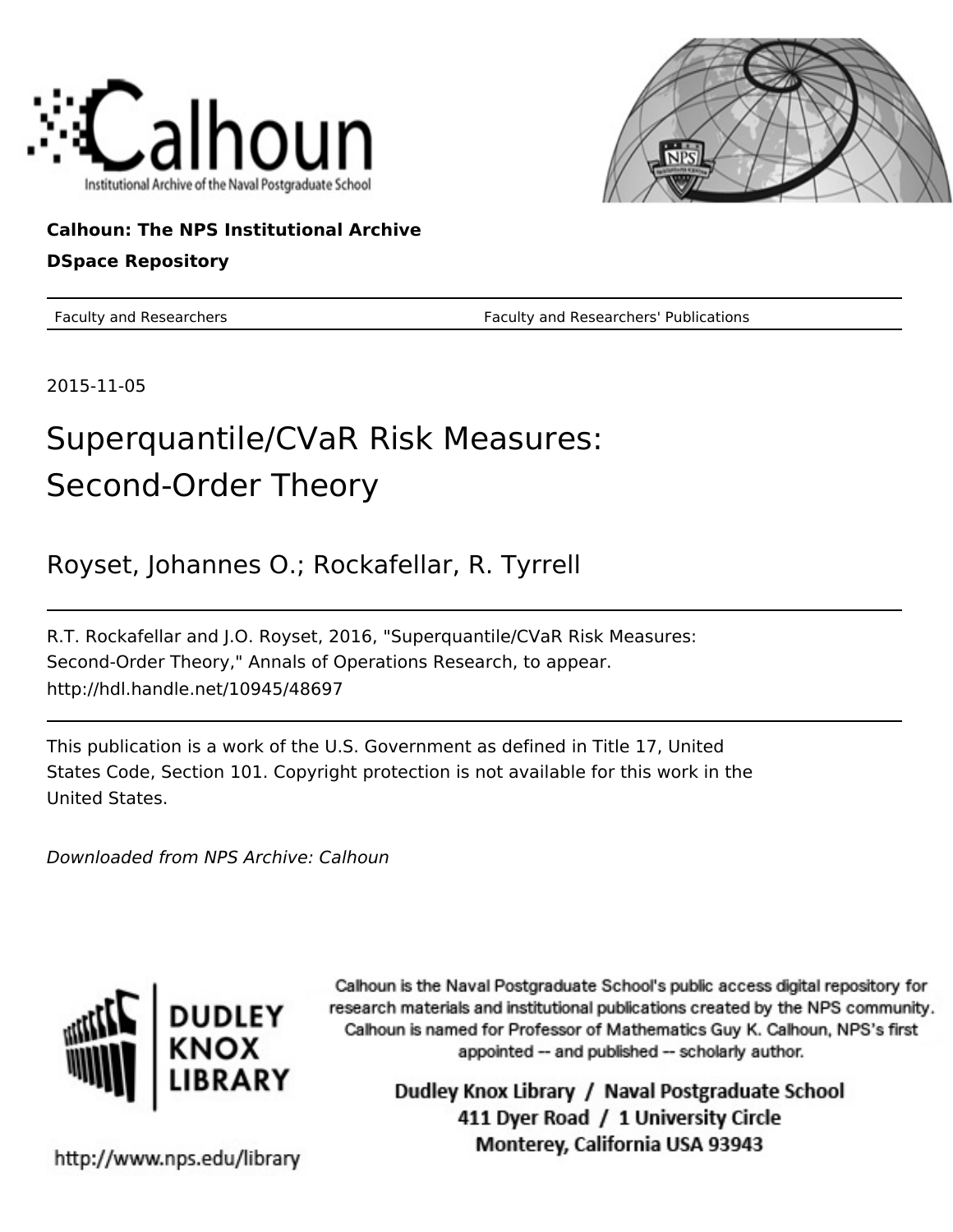#### **Superquantile/CVaR Risk Measures: Second-Order Theory**<sup>1</sup>

| R. Tyrrell Rockafellar    | Johannes O. Royset             |
|---------------------------|--------------------------------|
| Department of Mathematics | Operations Research Department |
| University of Washington  | Naval Postgraduate School      |
| rtr@uw.edu                | joroyset@nps.edu               |

**Abstract**. Superquantiles, which refer to conditional value-at-risk (CVaR) in the same way that quantiles refer to value-at-risk (VaR), have many advantages in the modeling of risk in finance and engineering. However, some applications may benefit from a further step, from superquantiles to secondorder superquantiles. Measures of risk based on second-order superquantiles have recently been explored in some settings, but key parts of the theory have been lacking: descriptions of the associated risk envelopes and risk identifiers. Those missing ingredients are supplied in this paper, and moreover not just for second-order superquantiles, but also for a much broader class of mixed superquantile measures of risk. Such dualizing expressions facilitate the development of dual methods for mixed and second-order superquantile risk minimization as well as superquantile regression, a proposed second-order version of quantile regression.

**Keywords**: superquantiles, conditional value-at-risk, second-order superquantiles, mixed superquantiles, spectral measures of risk, risk envelopes, risk identifiers, duality of risk measures, superquantile regression

**Date**: November 5, 2015

#### **1 Introduction**

The second-order version of conditional value-at-risk that we introduced in [21], with further explanations in [20, 23], corresponds to a sort of smoothing of the cumulative distribution function of a random variable but has other key interpretations as well. Motivated by specific applications in risk-averse optimization and regression for physical systems, we develop it further here with particular attention

 $1$ This material is based upon work supported in part by the U.S. Air Force Office of Scientific Research under grants FA9550-11-1-0206 and F1ATAO1194GOO1 and DARPA under grant HR0011517798.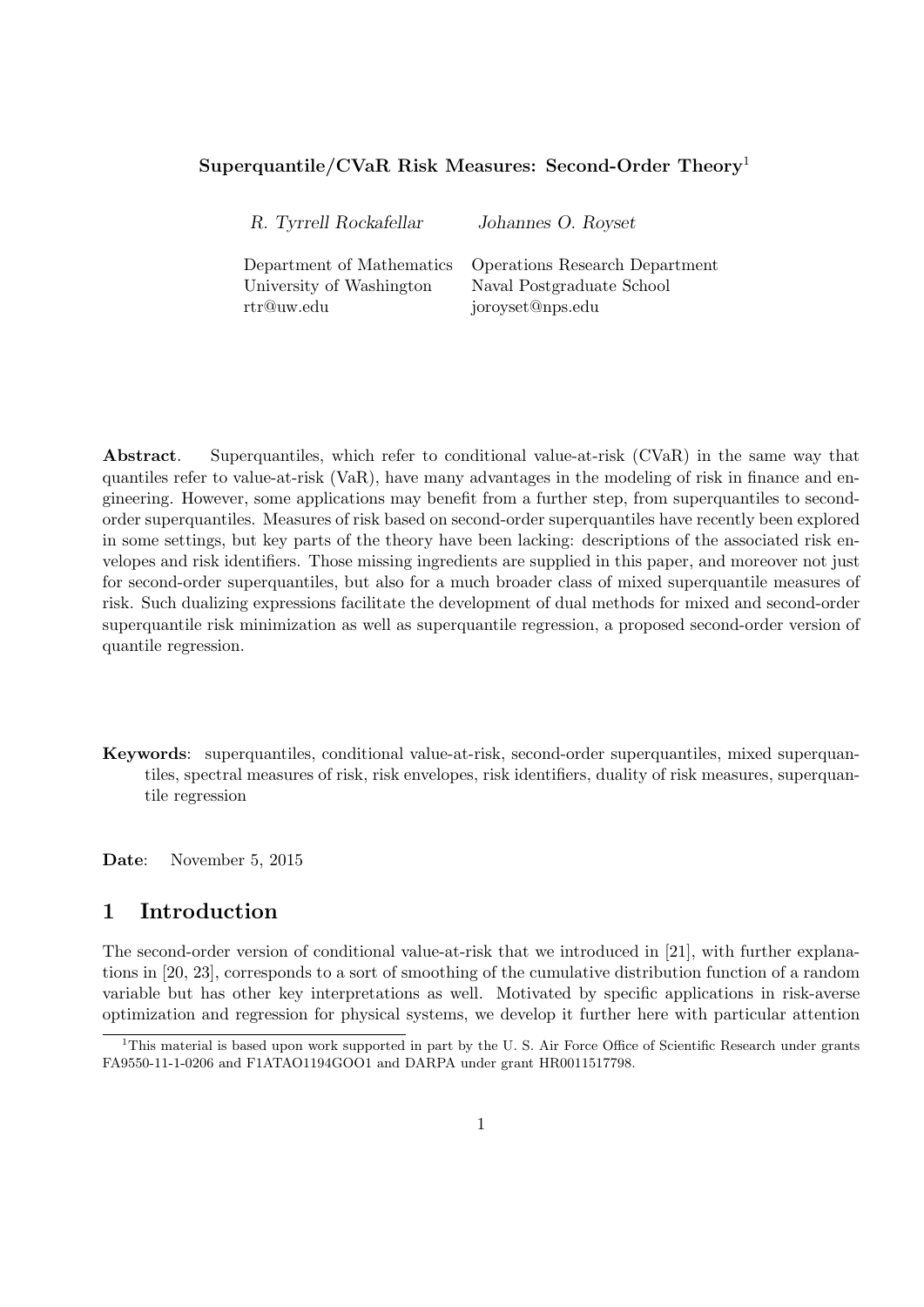to duality. The term "superquantile" as an alternative to "conditional value-at-risk" [19] is employed for this broad purpose, beyond the usual domain of finance.

To understand the second-order ideas with which we will be occupied in this paper, some background in the first-order ideas is needed, and we begin briefly with that. The conditional value-at-risk CVaR<sub>α</sub>(*X*) of a random variable *X* oriented to "loss" or "cost," at a probability level  $\alpha \in [0,1)$ , is the expected value of the  $\alpha$ -upper tail distribution of *X* as defined in [24, 25]. When the cumulative distribution function  $F_X$  for *X* is continuous at  $VaR_\alpha(X)$ , the value-at-risk of *X* at level  $\alpha$ , this tail distribution is simply the conditional distribution for *X* with respect to the interval [VaR<sub> $\alpha$ </sub>,  $\infty$ ), but otherwise it requires taking into account an atom of probability at  $VaR_\alpha(X)$ . This distinction makes CVaR different from other notions introduced around the same time, such as "tail-VaR" [2], which includes the entire probability atom, and "mean shortfall" [12], which omits it (although the similar term "expected shortfall" has been ambiguous in this respect). Conditional value-at-risk can also be expressed by the formula

$$
CVaR_{\alpha}(X) = \frac{1}{1-\alpha} \int_{\alpha}^{1} VaR_{\beta}(X)d\beta
$$

of [1], which was adopted by Föllmer and Schied as the definition of "average" value-at-risk  $[7].^2$ 

These other concepts were originally articulated for random variables oriented toward gain, but the loss orientation we follow here has the advantage of making the value-at-risk  $VaR_\alpha(X)$  coincide with the  $\alpha$ -*quantile*  $q_X(\alpha)$  familiar in statistics:

$$
VaR_{\alpha}(X) = q_X(\alpha) = \min\{x \in \mathbb{R} | F_X(x) \ge \alpha\}.
$$

This uniting of VaR with quantiles has further suggested a way of exiting from finance-driven terminology about risk for the sake of applications outside of finance, namely by speaking of the conditional value-at-risk CVa $R_\alpha(X)$  as the *α-superquantile* of X in the parallel notation  $\bar{q}_X(\alpha)$ . Then the integral formula for  $CVaR_{\alpha}(X)$  becomes

$$
\bar{q}_X(\alpha) = \frac{1}{1-\alpha} \int_{\alpha}^{1} q_X(\beta) d\beta.
$$
 (1)

With this shift we have a platform for displaying the *second-order superquantiles* of [21], to be denoted by  $\bar{q}_X(\alpha)$ ; they are defined by

$$
\bar{\bar{q}}_X(\alpha) = \frac{1}{1-\alpha} \int_{\alpha}^{1} \bar{q}_X(\beta) d\beta.
$$
 (2)

There is more to the second-order superquantile than just the analogy between (1) and (2), though, as has been laid out in [21].

Especially of interest is a formula derived in [21] that extends to superquantiles and second-order superquantiles the basic connection between VaR and CVaR discovered in [24, 25]. That earlier formula asserts, in quantile/superquantile notation, that

$$
\bar{q}_X(\alpha) = \min_{c \in \mathbb{R}} \{c + \mathcal{V}_{\alpha}(X - c)\}, \qquad q_X(\alpha) = \operatorname*{argmin}_{c \in \mathbb{R}} \{c + \mathcal{V}_{\alpha}(X - c)\},\tag{3}
$$

<sup>2</sup>They preferred "average" because "conditional" could have differing usages. This issue also adds motivation to our passage to "superquantiles."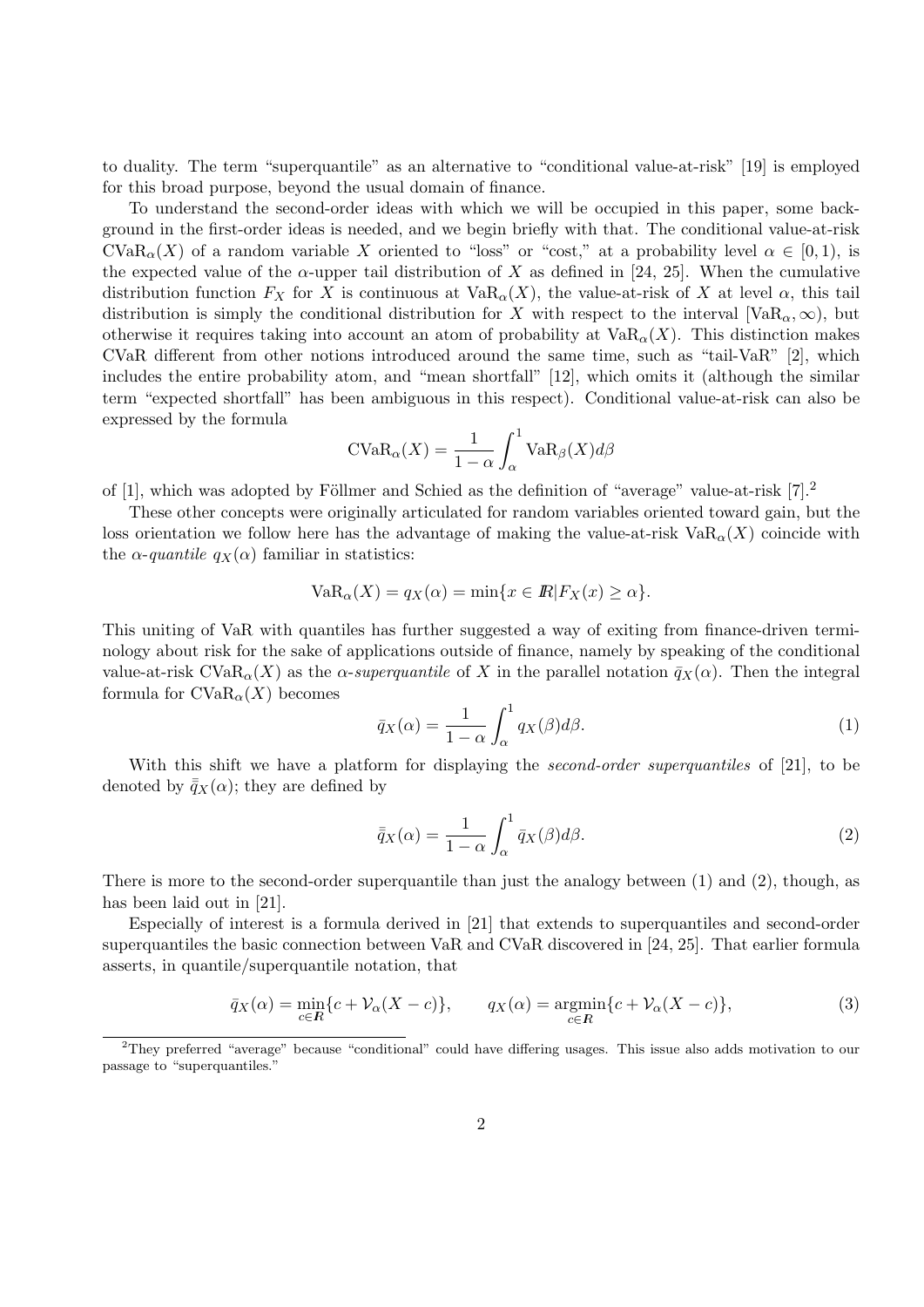in terms of the "regret" functional

$$
\mathcal{V}_{\alpha}(X) = \frac{1}{1 - \alpha} E[\max\{0, X\}] = \frac{1}{1 - \alpha} \int_0^1 \max\{0, q_X(\beta)\} d\beta
$$

(with the argmin being an interval which, if not a singleton, has the quantile in question as its left endpoint). The second-order extension asserts that

$$
\bar{q}_X(\alpha) = \min_{c \in \mathbb{R}} \{c + \bar{\mathcal{V}}_{\alpha}(X - c)\}, \qquad \bar{q}_X(\alpha) = \operatorname*{argmin}_{c \in \mathbb{R}} \{c + \bar{\mathcal{V}}_{\alpha}(X - c)\},\tag{4}
$$

where

$$
\bar{\mathcal{V}}_{\alpha}(X) = \frac{1}{1-\alpha} \int_0^1 \max\{0, \bar{q}_X(\beta)\} d\beta. \tag{5}
$$

Achieving such a formula had been one of our main goals in pursuing second-order superquantilies, because it is deeply tied to generalized regression. The joint formula (3) is central to *quantile* regression, a well known alternative to ordinary least-squares regression, so the joint formula (4) indicates a possible elevation to *superquantile* regression. The double formula (4) was developed in [21] through a technique in which the superquantiles of *X* could be interpreted as the quantiles of a "super" random variable  $\bar{X}$ associated with *X*.

Our primary aim in this paper is to fill in missing parts of the second-order theory concerned with duality. An important ingredient of duality for any coherent measure of risk, including superquantile/CVaR, is an expression of the risk as a worst-case expectation over an associated class of probability measures. This requires identifying the "risk envelope" that characterizes that class. The risk envelope for the risk measure given by second-order superquantiles has not yet been fully understood, but we will pin it down here.

This pushes us naturally into wider terrain in observing that the integral formula for the secondorder superquantile casts it as a special "spectral" measure of risk of *X* in the sense of Acerbi [1]. Spectral measures of risk, which have also been studied from various angles under the heading of mixed superquantile/CVaR measures of risk [28, 26], are known to be fundamental for characterizing coherent measures of risk that are law-invariant [11, 7, 10, 17, 15, 32]. Some properties of risk envelopes of mixed superquantile measures of risk are known for the setting with random variables defined on a nonatomic probability space; see [9, Sections 4.5 and 4.6] and [32]. We provide a development for arbitrary probability spaces and give explicit formulae for risk envelopes and identifiers, especially for second-order superquantile risk measures. Moreover, in the broader framework of risk quadrangles [26], we provide a deeper understanding of the risk quadrangles with (first-order) superquantile/CVaR as its statistics and for the first time state explicit expressions for risk envelopes and identifiers in the case of (finite) mixture of quantiles as the statistic.

Although dualization of risk measures can be carried out for a variety of spaces of random variables and paired dual spaces (see for example [31, 4, 9]), we focus here on random variables with finite second moments. This excludes some applications, for example in finance, where only the first moments are finite. Still, in many applications in engineering and generalized regression, the assumption appears tolerable. A compelling reason in our setting is that this restriction guarantees the finiteness of secondorder superquantiles. That follows from their expression as an integral of first-order superquantiles and the bounds derived for the latter under such restriction in [23, Proposition 1], namely

$$
E[X] \le \bar{q}_X(\alpha) \le \min\left\{E[X] + \frac{\sigma(X)}{\sqrt{1-\alpha}}, \sup X\right\},\tag{6}
$$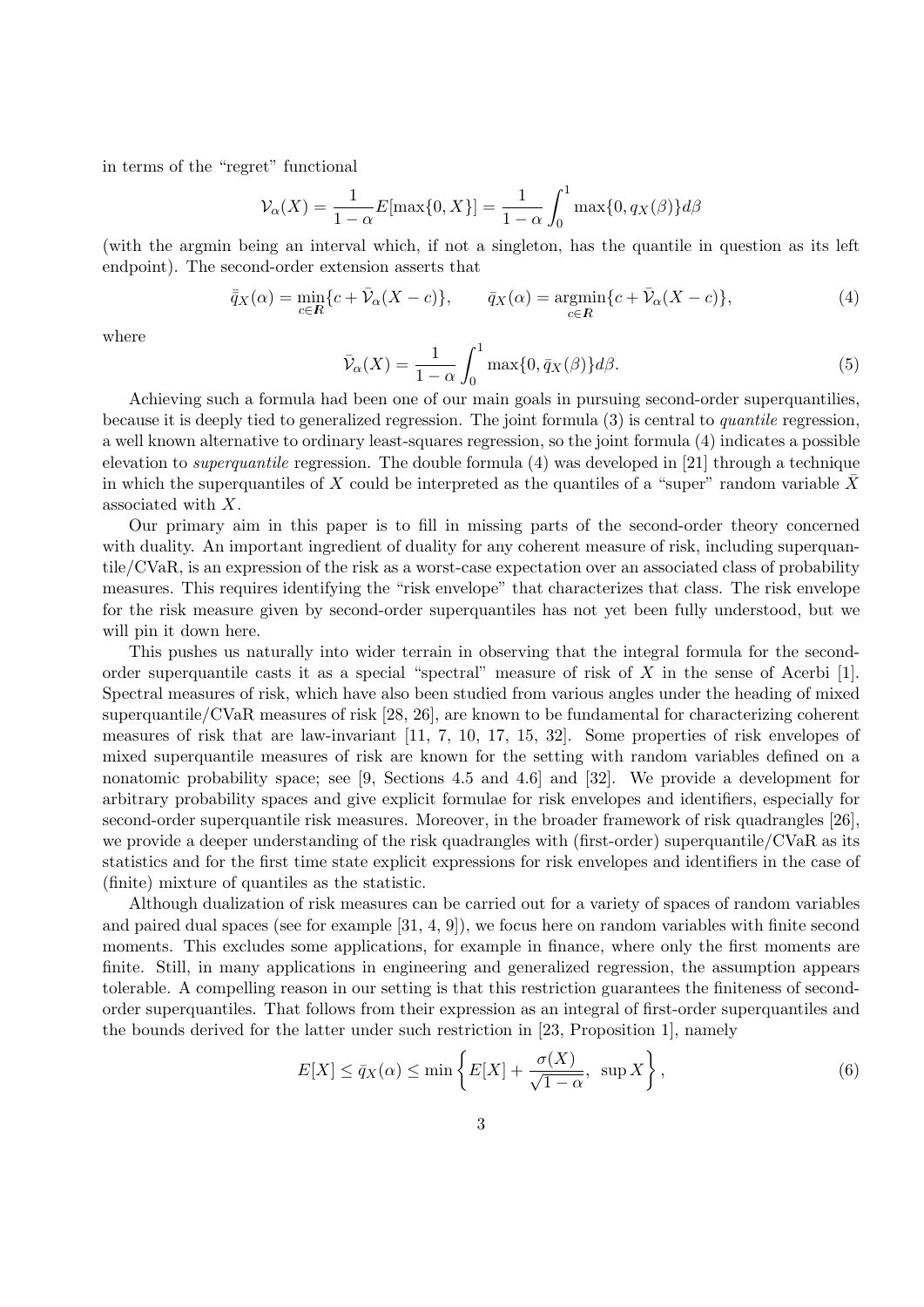where  $\sigma(X)$  denotes standard deviation and the lower bound is strict for nonconstant X unless  $\alpha = 0$ . Another plus is that this choice allows for random variables with normal distributions, whereas much of the literature in finance restricts consideration to random variables with essentially bounded range.

In Section 2 we lay the foundation for working in this framework and the measures of risk that fit into it. We proceed in Section 3 with the central results of duality concerning risk envelopes and the risk identifiers they associate with random variables. Section 4 then applies the results to optimization and generalized regression. An appendix collects some of the technical details that are needed along the way.

#### **2 Risk Measure Framework**

For a probability space  $(\Omega, \mathcal{F}, \mathbb{P})$ , we let

$$
\mathcal{L}^2 = \mathcal{L}^2(\Omega, \mathcal{F}, \mathbb{P}) := \{ X : \Omega \to \mathbb{R} \mid X \text{ } \mathcal{F}\text{-measurable, } E[X^2] < \infty \}
$$

be the space of random variables with finite second moment, where we write integration with respect to  $\mathbb{P}$  using the standard notation  $E[X] = \int_{\Omega} X(\omega) d\mathbb{P}(\omega)$ . We equip  $\mathcal{L}^2$  with the standard norm  $||X||_2$  :=  $(E[X^2])^{1/2}$ . As explained in the introduction, the choice of  $\mathcal{L}^2$  ensures, through (6), the finiteness of the second-order superquantiles  $\bar{q}_X(\alpha)$  we are especially focused on.

In the following, we deal with classes of measures of risk defined on  $\mathcal{L}^2$ . Regularity [26, 22] provides fundamental properties for such risk measures. We recall that a measure of risk  $\mathcal{R}: L^2 \to (-\infty, \infty]$  is *regular* if it satisfies the following axioms:

$$
\mathcal{R}(X) = c
$$
 for constant random variables  $X \equiv c$ ,  $\mathcal{R}((1 - \tau)X + \tau X') \leq (1 - \tau)\mathcal{R}(X) + \tau \mathcal{R}(X')$  for all  $X, X' \in \mathcal{L}^2$  and  $\tau \in (0, 1)$  (convexity),  $\{X \in \mathcal{L}^2 \mid \mathcal{R}(X) \leq c\}$  is closed for all  $c \in \mathbb{R}$  (closedness),  $\mathcal{R}(X) > E[X]$  for nonconstant  $X \in \mathcal{L}^2$  (averseness),

which have as a consequence that  $\mathcal{R}(X+c) = \mathcal{R}(X) + c$  for all  $c \in \mathbb{R}$ . In fact we will only be working here with risk measures that in addition are both *positively homogeneous*,

$$
\mathcal{R}(\tau X) = \tau \mathcal{R}(X) \text{ for } \tau > 0, X \in \mathcal{L}^2,
$$

and *monotonic*,

$$
\mathcal{R}(X) \leq \mathcal{R}(Y)
$$
 whenever  $X(\omega) \leq Y(\omega)$  for a.e.  $\omega \in \Omega$ .

In particular *R* is then a *coherent* measure of risk in the sense of [2]. Duality in this case is expressed by the following correspondence between risk measures *R* and sets *Q* called their *risk envelopes*. 3

**2.1 Proposition** (risk envelope duality). For a regular measure of risk  $\mathcal{R}$  on  $\mathcal{L}^2$  that is positively *homogeneous and monotone, the relations*

$$
\mathcal{R}(X) = \sup_{Q \in \mathcal{Q}} E[XQ] \text{ for } X \in \mathcal{L}^2, \qquad \mathcal{Q} = \{Q \in \mathcal{L}^2 \mid E[XQ] \le \mathcal{R}(X) \text{ for all } X \in \mathcal{L}^2\},
$$

<sup>3</sup>The term "risk envelope" was introduced in 2002 in [27].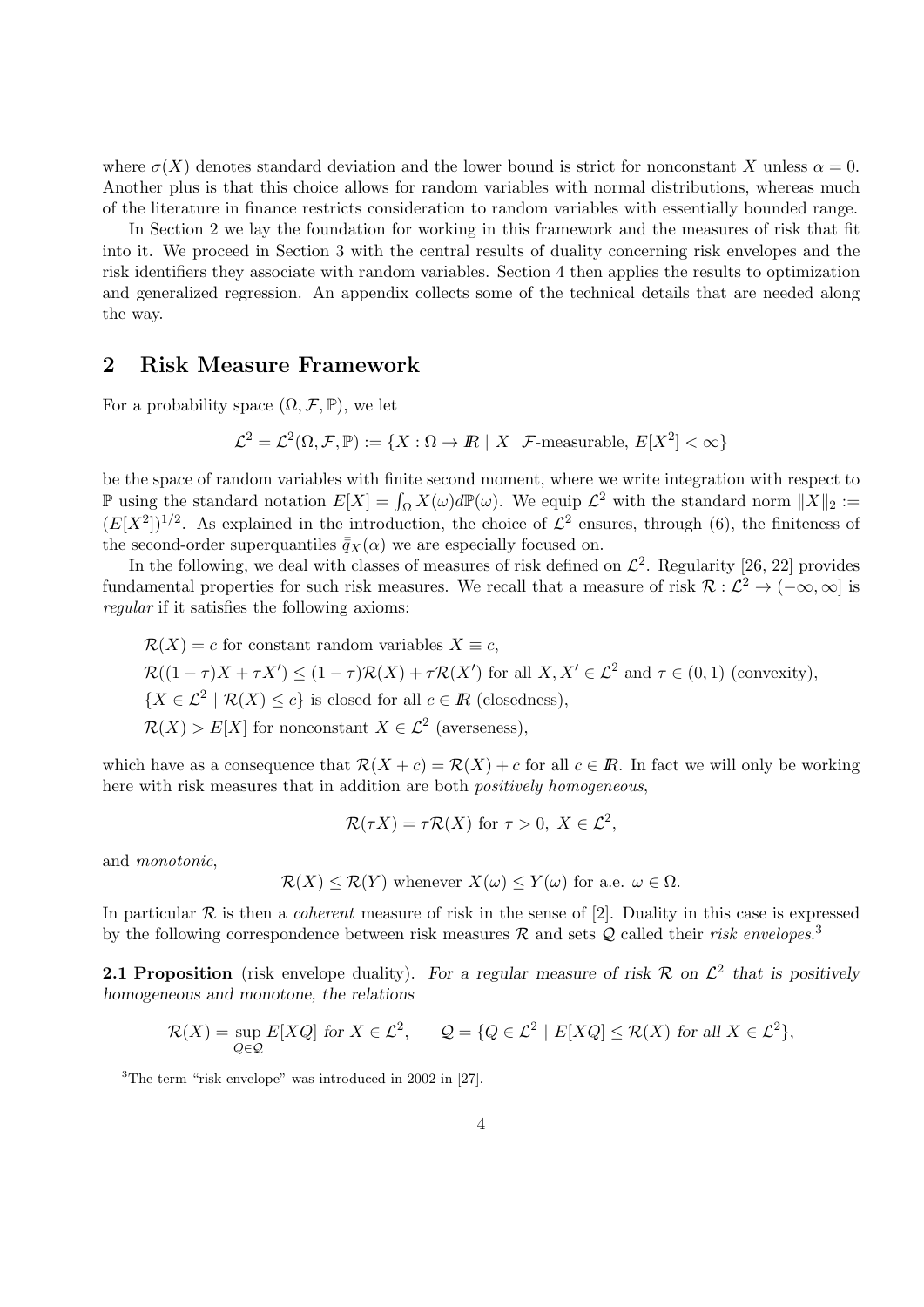give a one-to-one correspondence between the regular measures of risk  $\mathcal{R}$  on  $\mathcal{L}^2$  that are positively *homogeneous and monotonic and the nonempty closed convex subsets Q of L* 2 *that consist of elements*  $Q \geq 0$  *with*  $E[Q] = 1$  *and are such that each nonzero*  $X \in \mathcal{L}^2$  *has*  $E[XQ] > 0$  *for at least one*  $Q \in \mathcal{Q}$ *.* 

This fact, a specialization of the general support function correspondence in convex analysis, is a variant from [26] of known results characterizing other classes of risk measures, starting with [2]. Important along with the risk envelope  $Q$  associated with  $R$  are the sets

$$
\mathcal{Q}^X = \underset{Q \in \mathcal{Q}}{\operatorname{argmax}} E[XQ] \text{ for } X \in \mathcal{L}^2,\tag{7}
$$

which are called the *risk identifiers* for the individual random variables *X*. 4

The measures of risk at the center of our attention are the *first-order* superquantile measures  $\mathcal{R}_{\alpha}$ and the *second-order* superquantile measures  $\bar{\mathcal{R}}_{\alpha}$  given by

$$
\mathcal{R}_{\alpha}(X) = \bar{q}_X(\alpha) \quad \text{and} \quad \bar{\mathcal{R}}_{\alpha}(X) = \bar{\bar{q}}_X(\alpha) \quad \text{for } \alpha \in [0, 1)
$$
 (8)

in accordance with the expressions (1) for  $\bar{q}_X(\alpha)$  and (2) for  $\bar{q}_X(\alpha)$  in Section 1. The properties of  $\mathcal{R}_{\alpha}$  that make it regular, positively homogeneous, and monotonic have been known for some time, and those properties are obviously inherited by  $\bar{\mathcal{R}}_{\alpha}$  through the expression of  $\bar{q}_X(\alpha)$  as an integral in (2). In both cases, therefore, we are dealing with measure of risk covered by the preceding theorem. For  $\mathcal{R}_{\alpha}$ , the risk envelope is known to be

$$
\mathcal{Q}_{\alpha} := \{ Q \in \mathcal{L}^2 \mid 0 \le Q(\omega) \le 1/(1-\alpha) \text{ a.e. } \omega \in \Omega, E[Q] = 1 \},\tag{9}
$$

cf. [27, 26]. For  $\bar{\mathcal{R}}_{\alpha}$ , the specifics of the corresponding risk envelope  $\bar{\mathcal{Q}}_{\alpha}$  will be determined for the first time in Section 3; some properties are known from [9, Sections 4.5 and 4.6] and [32] under the additional assumption that  $(\Omega, \mathcal{F}, \mathbb{P})$  is nonatomic. However, to accomplish this efficiently and gain other new insights at the same time, we will pass through a broader class of risk measures that we call mixed superquantile measures of risk. Such measures are already known, having been identified by Acerbi [1] as corresponding broadly to "spectral" measures in the pattern of dual utility theory. They are a key ingredient in the sup representation that Kusuoka [11] has provided for a class of law-invariant measures of risk, later also studied in [16, 32].

**2.2 Definition** (mixed superquantile measures of risk). For a weighting measure  $\lambda$ , namely a proba*bility measure on*  $([0,1), \mathcal{B}_{[0,1)})$ <sup>5</sup>, the associated *mixed superquantile measure of risk*  $\mathcal{R}: \mathcal{L}^2 \to (-\infty, \infty]$ *is given by*

$$
\mathcal{R}(X) := \int_0^1 \bar{q}_X(\beta) \ d\lambda(\beta). \tag{10}
$$

For technical reasons, we exclusively deal in this situation with the completion of  $([0,1), \mathcal{B}_{[0,1)}, \lambda)$ , which, with a slight abuse of notation, we denote by  $([0, 1), \overline{\mathcal{B}}_{[0,1)}, \lambda)$ .

<sup>4</sup>This term was introduced in [28], although the sets in question were handled earlier as being the subdifferentials of convex analysis for the risk measure functionals in question.

<sup>&</sup>lt;sup>5</sup>For a set *S* with a topology, let  $\mathcal{B}_S$  be its Borel sigma-algebra.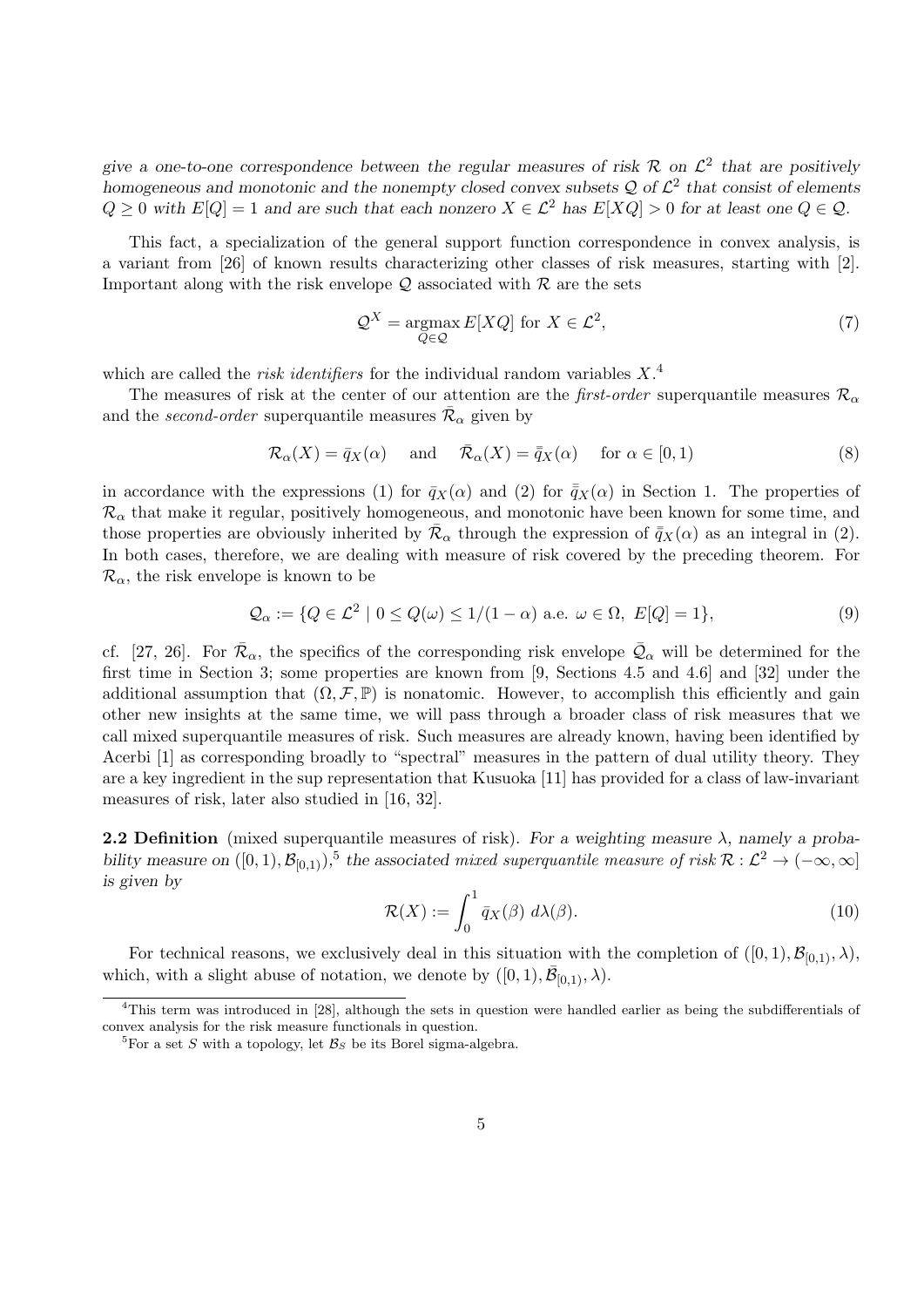Here, the key aspect is that second-order superquantile risk measures fit this definition because, through (2), we have

$$
\bar{\mathcal{R}}_{\alpha}(X) = \bar{\bar{q}}_{X}(\alpha) = \int_{0}^{1} \bar{q}_{X}(\alpha) d\bar{\lambda}_{\alpha}(\beta), \text{ where } \bar{\lambda}_{\alpha}(S) := \frac{m(S \cap (\alpha, 1))}{1 - \alpha} \text{ for } S \in \mathcal{B}_{[0,1)}.
$$
<sup>6</sup> (11)

As another special case, if  $\lambda$  is concentrated on a finite number of points in [0, 1], say  $\alpha_1, \alpha_2, ..., \alpha_k$ , then simply  $\mathcal{R}(X) = \lambda(\alpha_1)\bar{q}_X(\alpha_1) + \cdots + \lambda(\alpha_k)\bar{q}_X(\alpha_k)$ . A first-order superquantile risk measure is realized by setting  $k = 1$ .

Note in general that, since  $\lambda$  is defined on  $\mathcal{B}_{[0,1)}$ , we exclude the possibility of a weighting measure that places a positive weight at  $\alpha = 1$ . That case simply yields  $\mathcal{R}(X) = \infty$  whenever sup  $X = \infty$ , and it is better treated separately.

The basic properties of a mixed superquantile risk measure are described by the following result, where certain parts are immediate from the definition. The result extends previous results in [27, 28], which built in turn on the earlier spectral representation of Acerbi [1], by dealing with a significantly relaxed condition for finiteness and admitting the point  $\beta = 0$  explicitly.

**2.3 Proposition** (mixed superquantile properties). *A mixed superquantile risk measure R as in (10) is well-defined, monotonic and positively homogeneous. It is regular if*  $\lambda({0}) < 1$ , but lacking averseness *if*  $\lambda({0}) = 1$ *. Specifically,* 

$$
\mathcal{R}(X) \ge E[X]
$$
 for all  $X \in \mathcal{L}^2$  and  $\mathcal{R}(X) > E[X]$  for nonconstant X unless  $\lambda(\{0\}) = 1$ .

*It is finite on*  $\mathcal{L}^2$  *whenever the weighting measure*  $\lambda$  *satisfies* 

$$
\int_0^1 \frac{1}{\sqrt{1-\beta}} \ d\lambda(\beta) < \infty
$$

*and, regardless of the weighting measure, has*  $\mathcal{R}(X) < \infty$  *whenever* sup  $X < \infty$ *.* 

*It has the alternative expression*

$$
\mathcal{R}(X) = \int_0^1 q_X(\beta)\varphi(\beta)d\beta, \text{ where } \varphi(\beta) := \int_{0 \le \alpha < \beta} \frac{1}{1 - \alpha} \, d\lambda(\alpha), \ \beta \in [0, 1].
$$

*The* risk profile function  $\varphi$  *is right-continuous and nondecreasing on* [0, 1] *with*  $\varphi(0) = 0$  *and satisfies*  $\int_0^1 (1 - \alpha) d\varphi(\alpha) = 1$ . Conversely, any  $\varphi$  with these properties arises from a unique weighting measure  $\lambda$  *given by*  $d\lambda(\alpha) = (1 - \alpha)d\varphi(\alpha)$ *.* 

The proof of this proposition, similar in some ways to that of previous versions but containing new parts, is provided in the Appendix. Further clarification of properties of mixed superquantile measures of risk has been furnished in [26, Mixing Theorem].

Next on the agenda is applying this general result to the case in (11) that corresponds to secondorder superquantile measures of risk.

 ${}^{6}$ Here, and throughout the paper,  $m$  denotes Lebesgue measure.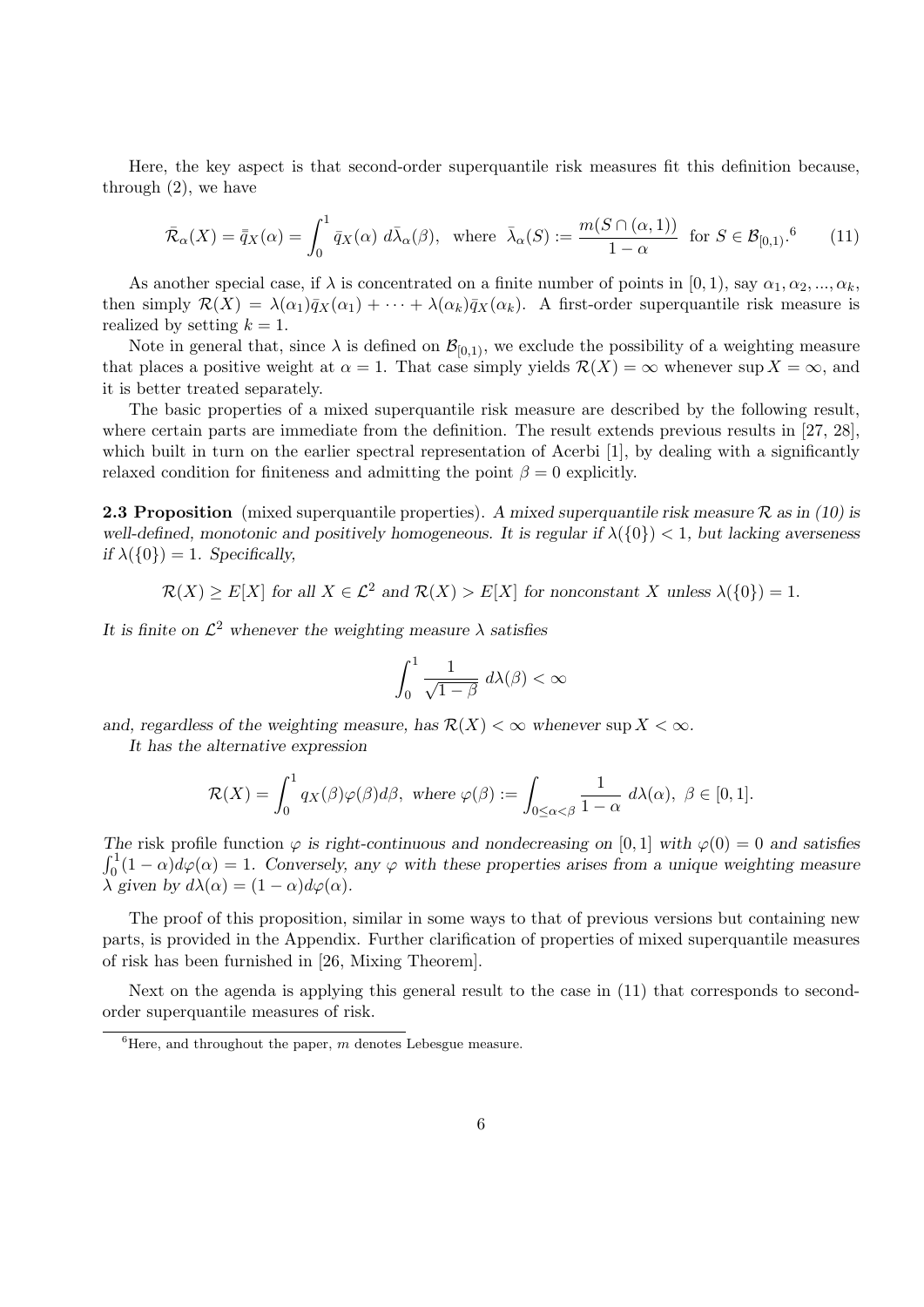**2.4 Theorem** (second-order superquantile properties). *Any second-order superquantile risk measure*  $\overline{\mathcal{R}}_{\alpha}: \mathcal{L}^2 \to \mathbb{R}, \ \alpha \in [0,1), \text{ is regular, monotonic, and positively homogeneous, and satisfies for } X \in \mathcal{L}^2$ 

$$
E[X] \le \overline{q}_X(\alpha) = \overline{\mathcal{R}}_{\alpha}(X) \le \min\left\{E[X] + \frac{2\sigma(X)}{\sqrt{1-\alpha}}, \sup X\right\},\
$$

*with the lower bound holding with strict inequality whenever X is nonconstant.*

*It has the alternative expressions*

$$
\bar{\mathcal{R}}_{\alpha}(X) = \frac{1}{1-\alpha} \int_{\alpha}^{1} q_X(\beta) \log \frac{1-\alpha}{1-\beta} d\beta = \int_{0}^{1} q_X(\beta) \bar{\varphi}_{\alpha}(\beta) d\beta,
$$

*with respect to the risk profile function*

$$
\bar{\varphi}_{\alpha}(\beta) := \begin{cases} \frac{1}{1-\alpha} \log \frac{1-\alpha}{1-\beta} & \text{if } \alpha \le \beta < 1 \\ 0 & \text{if } 0 \le \beta < \alpha. \end{cases}
$$

*Moreover,*  $\bar{\varphi}_{\alpha}$  *is a nondecreasing, finite convex function on* [0*,* 1] *with right-derivative equal to*  $1/(1-\alpha)^2$ *as it starts to grow from* 0 *at*  $\beta = \alpha$ *.* 

**Proof.** As a special case of Proposition 2.3, it follows automatically that  $\bar{\mathcal{R}}_{\alpha}$  is well-defined, regular, monotonic, positively homogeneous, and bounded from below by  $E[X]$ . From  $(6)$ ,

$$
\bar{\mathcal{R}}_{\alpha}(X) \le \frac{1}{1-\alpha} \int_{\alpha}^{1} E[X] + \frac{\sigma(X)}{\sqrt{1-\beta}} d\beta = E[X] + \frac{\sigma(X)}{1-\alpha} \int_{\alpha}^{1} \frac{1}{\sqrt{1-\beta}} d\lambda(\beta) = E[X] + \frac{2\sigma(X)}{\sqrt{1-\alpha}}.
$$

Obviously,  $\overline{\mathcal{R}}_{\alpha}(X) \leq \sup X$  also holds.

The alternative expression follows after a specialization of  $\varphi$  of Proposition 2.3 for the given choice of weighting measure  $\lambda = \bar{\lambda}_{\alpha}$ . Specifically,

$$
\varphi(\beta) = \int_{0 \le \gamma < \beta} \frac{1}{1 - \gamma} d\bar{\lambda}_{\alpha}(\gamma) = \bar{\varphi}_{\alpha}(\beta) = \begin{cases} \int_{\alpha}^{\beta} \frac{1}{1 - \gamma} \frac{1}{1 - \alpha} d\gamma & \text{if } \alpha \le \beta < 1 \\ 0 & \text{if } 0 \le \beta \le \alpha. \end{cases}
$$

Since for  $0 \le a \le b < 1$ ,

$$
\int_a^b \frac{1}{1-\beta} d\beta = \log \frac{1-a}{1-b},
$$

we therefore find that the alternative expressions follow.

The assertion about  $\bar{\varphi}_{\alpha}$  being convex is justified by its derivative being zero for  $\beta \in (0, \alpha)$  and  $1/((1 - \alpha)(1 - \beta))$  for  $\beta \in (\alpha, 1)$ , with left- and right-derivatives at  $\beta = \alpha$  equal to 0 and  $1/(1 - \alpha)^2$ , respectively.  $\Box$ 

The upper bounds on  $\mathcal{R}_{\alpha}$  (see (6)) and  $\overline{\mathcal{R}}_{\alpha}$  (Theorem 2.4), the latter given here for the first time, are remarkably similar. They show that, although second-order superquantile risks are larger than first-order risks, the difference is at most  $\sigma(X)/\sqrt{1-\alpha}$ .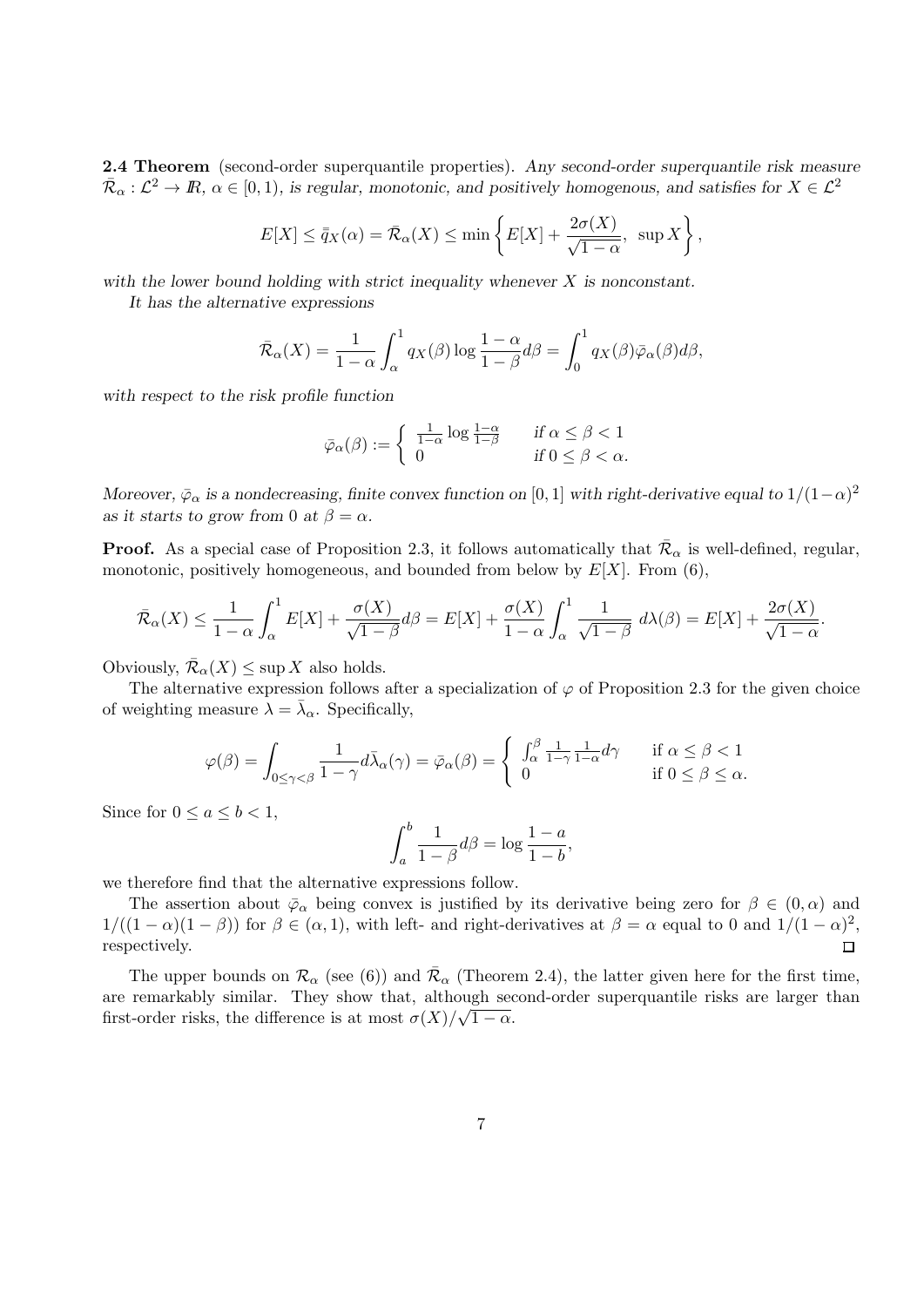#### **3 Dualization Through Risk Envelopes**

We now turn to determining the dual expressions for mixed and second-order superquantile risk measures in terms of the risk envelopes described in general in Proposition 2.1. The risk envelope  $\mathcal{Q}_\alpha$  that corresponds to the first-order superquantile measure  $\mathcal{R}_{\alpha}$  in (8) has already been indicated in (9).

Another case where the risk envelope is already known is that of a mixed superquantile measure *R* associated with a weighting measure  $\lambda$  that is concentrated in finitely many points. Namely, if  $\mathcal{R} = \lambda_1 \mathcal{R}_{\alpha_1} + \cdots + \lambda_k \mathcal{R}_{\alpha_k}$ , the corresponding risk envelope is  $\mathcal{Q} = \lambda_1 \mathcal{Q}_{\alpha_1} + \cdots + \lambda_k \mathcal{Q}_{\alpha_k}$ . This follows immediately from general principles of convex analysis and has been recorded explicitly, for instance, in [26]. In the case of a nonatomic probability space but general mixed superquantile risk measures, we find properties of risk envelopes developed in [9, Sections 4.5 and 4.6] and [32].

For arbitrary probability spaces, the literature lacks explicit expressions for risk envelopes of mixed superquantile risk measures coming from a weighting measure  $\lambda$  that is not merely discrete. These risk envelopes ought, by analogy, to be a sort of "continuous sum" or integral of various sets  $\mathcal{Q}_{\alpha}$  of the form in (9), and the contemplation of such an expression raises serious technical challenges in integration theory.

We take on those challenges here, but with some of the technical background details placed in the Appendix. Let

$$
\mathcal{M} := \left\{ q : [0,1) \to \mathcal{L}^2 \middle| q \text{ is } (\bar{\mathcal{B}}_{[0,1)}, \mathcal{B}_{\mathcal{L}^2}) \text{-measurable, } \int ||q(\beta)||_2 \ d\lambda(\beta) < \infty \right\}.
$$

Observe that  $M$  is well-defined because by Lemma A.5 (the "A" points to the Appendix), the mapping  $\beta \mapsto ||q(\beta)||_2$  is  $\overline{\mathcal{B}}_{[0,1)}$ -measurable whenever *q* is  $(\overline{\mathcal{B}}_{[0,1)}, \mathcal{B}_{\mathcal{L}^2})$ -measurable.

We are now ready to deal with the risk envelope of a mixed superquantile risk measure *R* and for this purpose utilize a collection of random variables in terms of (Bochner) integrals of elements of *M*. In the following, we let  $\overline{R} = R \cup \{-\infty, \infty\}.$ 

**3.1 Theorem** (risk envelope for mixed superquantiles). *For a mixed superquantile measure of risk R with associated weighting measure*  $\lambda$ , let<sup>7</sup>

$$
Q := \mathrm{cl}\left\{Q \in \mathcal{L}^2 \middle| Q = \int q(\beta) \ d\lambda(\beta), q \in \mathcal{M}, q(\beta) \in \mathcal{Q}_{\beta} \ \mathrm{for} \ \lambda\text{-a.e.} \ \beta \in [0,1) \right\},\
$$

where cl denotes closure with respect to the (strong) topology on  $\mathcal{L}^2$ . Then  $\mathcal Q$  is nonempty, convex, *and is the risk envelope for*  $\mathcal{R}$ *, i.e., for any*  $X \in \mathcal{L}^2$ *,* 

$$
\mathcal{R}(X) = \sup_{Q \in \mathcal{Q}} E[XQ].
$$

*Moreover, if*  $\int_0^1 1$ / *√*  $1 - \alpha \ d\lambda(\alpha) < \infty$ , then Q is also weakly compact.

**Proof.** Let  $X \in \mathcal{L}^2$  and  $f : [0, 1) \times \mathcal{L}^2 \rightarrow \overline{R}$  be defined by

$$
f(\alpha, Q) = \begin{cases} -E[XQ] & \text{if } Q \in \mathcal{Q}_{\alpha} \\ \infty & \text{otherwise.} \end{cases}
$$

<sup>&</sup>lt;sup>7</sup>We note that *Q* resembles the Aumann integral (see for example [3]) of the set-valued mapping  $\beta \mapsto Q_{\beta}$ .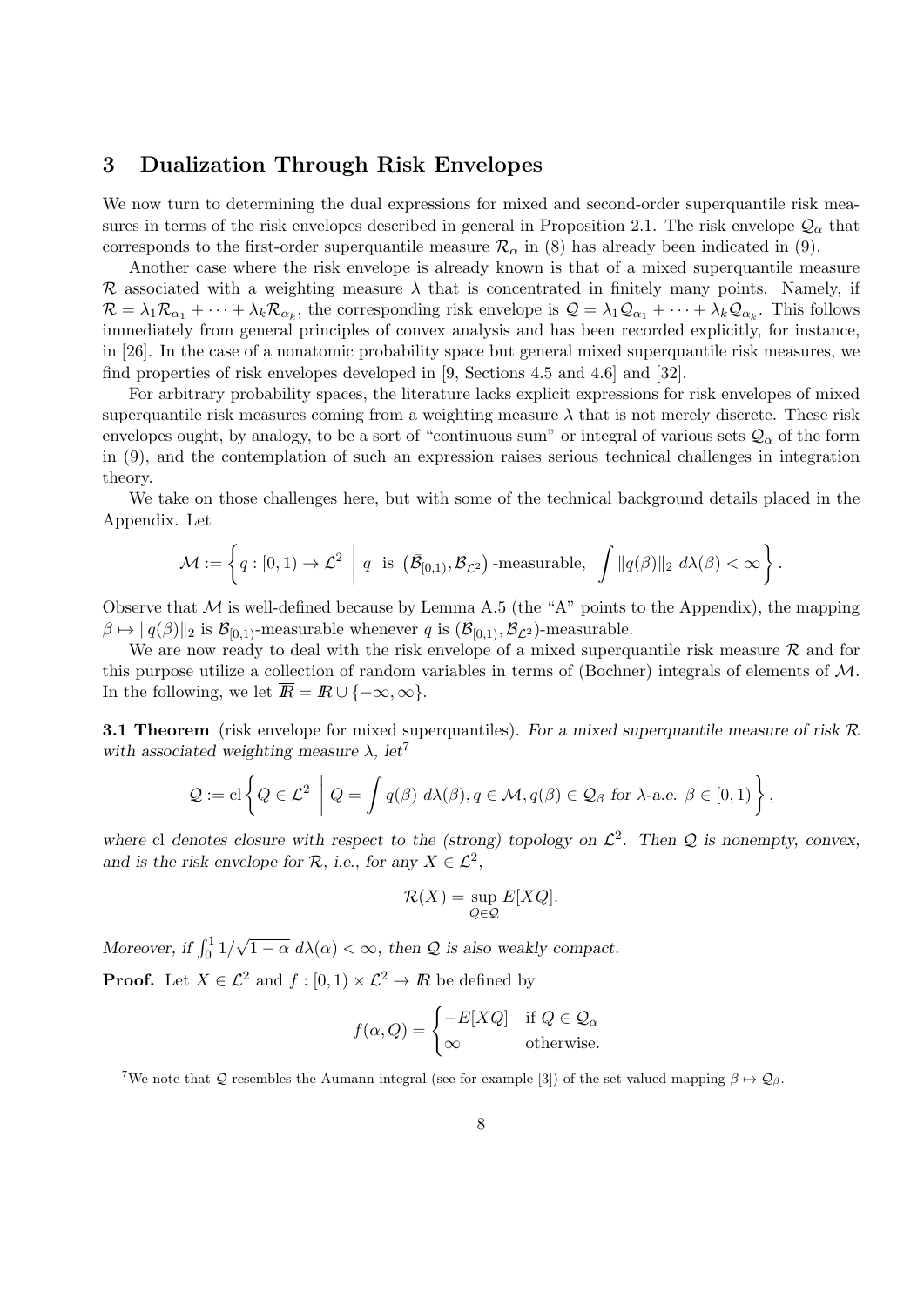In view of Definition A.3, *f* is a normal integrand because (i) *f* is  $(\bar{\mathcal{B}}_{[0,1)} \otimes \mathcal{B}_{\mathcal{L}^2})$ -measurable as the sum of the continuous<sup>8</sup> function  $-F[X \cdot]$  on  $[0,1) \times \mathcal{L}^2$  and an indicator function vanishing on the set

$$
\{(\beta,Q)\in[0,1)\times\mathcal{L}^2\mid Q\in\mathcal{Q}_{\beta}\}\in\bar{\mathcal{B}}_{[0,1)}\otimes\mathcal{B}_{\mathcal{L}^2}
$$

and infinity elsewhere, (ii)  $f(\beta, Q) \ge -E[XQ] > -\infty$  for  $\beta \in [0,1)$  and  $Q \in \mathcal{L}^2$ , and (iii) for all  $\beta \in [0,1)$ ,  $f(\beta,\cdot)$  is lower semicontinuous by the continuity of  $E[X\cdot]$  on  $\mathcal{L}^2$  and the closedness of  $\mathcal{Q}_{\beta} \subset \mathcal{L}^2$ , and  $f(\beta, \cdot)$  is not identical to  $\infty$  with  $Q = 1 \in \mathcal{Q}_{\beta}$  furnishing a finite value  $f(\beta, 1) = -E[X]$ . In view of Proposition A.6 and the fact that  $q = 1$  provides an element of *M* with  $\int f(\beta, q(\beta)) d\lambda(\beta) =$ *−E*[*X*] < ∞, Proposition A.4 applies. Consequently, the interchange of integration and minimization is permitted and we obtain that

$$
\mathcal{R}(X) = \int \sup_{Q_{\beta} \in \mathcal{Q}_{\beta}} E[XQ_{\beta}] d\lambda(\beta) = -\int \inf_{Q \in \mathcal{L}^2} f(\beta, Q) d\lambda(\beta)
$$

$$
= -\inf_{q \in \mathcal{M}} \int f(\beta, q(\beta)) d\lambda(\beta).
$$

We next consider the interchange of integration with respect to  $\lambda$  and  $\mathbb{P}$ . For  $q \in \mathcal{M}$ , it follows from Lemma A.5 that the function  $(\beta, \omega) \mapsto |X(\omega)q(\beta)(\omega)|$  is measurable. By Tonelli-Fubini's Theorem and Cauchy-Schwartz inequality,

$$
\int |X(\omega)q(\beta)(\omega)|d(\lambda \times \mathbb{P})(\beta, \omega) = \int E[|Xq(\beta)|] d\lambda(\beta) \leq ||X||_2 \int ||q(\beta)||_2 d\lambda(\beta) < \infty,
$$

where the finiteness follows by the property of  $q \in M$ . Then by Tonelli-Fubini's Theorem,

$$
\int E[Xq(\beta)] d\lambda(\beta) = E\left[X \int q(\beta) d\lambda(\beta)\right].
$$

Since

$$
\int f(\beta, q(\beta)) \ d\lambda(\beta) = \int E[Xq(\beta)] \ d\lambda(\beta)
$$

whenever  $q \in \mathcal{M}$  is such that  $q(\beta) \in \mathcal{Q}_{\beta}$  for  $\lambda$ -a.e.  $\beta \in [0,1)$  and  $\int f(\beta, q(\beta)) d\lambda(\beta) = \infty$  otherwise, we find that

$$
\inf_{q \in \mathcal{M}} \int f(\beta, q(\beta)) \ d\lambda(\beta) = \inf_{q \in \mathcal{M}} \left\{ \int E[-Xq(\beta)] \ d\lambda(\beta) + \iota(q) \right\}
$$

$$
= \inf_{q \in \mathcal{M}} \left\{ -E\left[X \int q(\beta) \ d\lambda(\beta)\right] + \iota(q) \right\},
$$

where

$$
\iota(q) = \begin{cases} 0 & \text{if } q(\beta) \in \mathcal{Q}_{\beta} \text{ for } \lambda\text{-a.e. } \beta \in [0,1) \\ \infty & \text{otherwise.} \end{cases}
$$

Compiling the above results, we see that

$$
\mathcal{R}(X) = -\inf_{q \in \mathcal{M}} \int f(\beta, q(\beta)) \ d\lambda(\beta) = \sup_{q \in \mathcal{M}} \left\{ E \left[ X \int q(\beta) \ d\lambda(\beta) \right] - \iota(q) \right\} = \sup_{Q \in \mathcal{Q}} E[XQ].
$$

<sup>&</sup>lt;sup>8</sup>Here continuity is with respect to the product topology of the norm-topologies on [0, 1) and  $\mathcal{L}^2$ .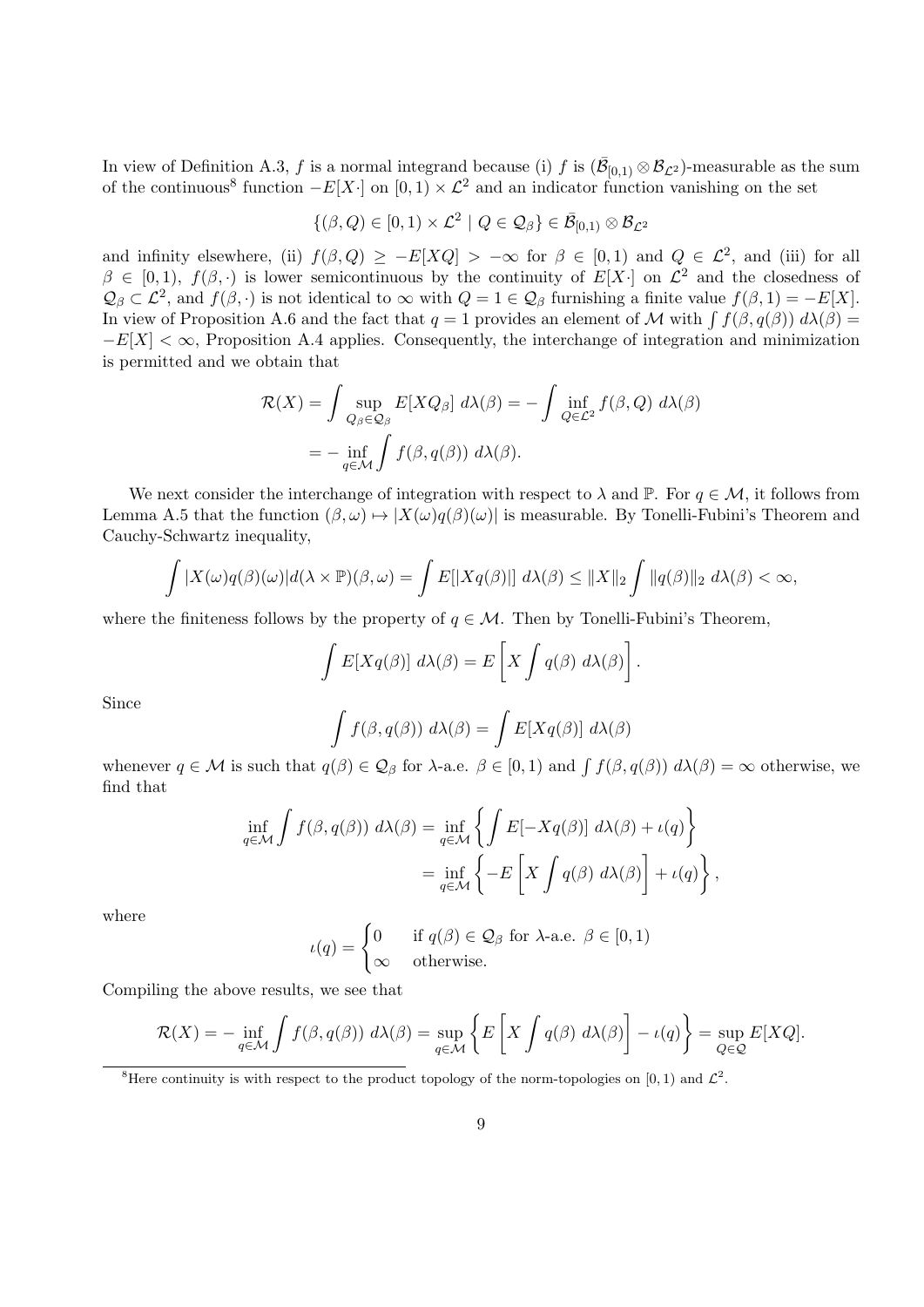The convexity of  $Q$  follows from the convexity of  $Q_\beta$ . Since  $1 \in Q$ ,  $Q$  is not empty. Under the *√* additional assumption that ∫ 1*/*  $\sqrt{1-\alpha} d\lambda(\alpha) < \infty$ ,  $\mathcal R$  is finite-valued on  $\mathcal L^2$  and even locally bounded around the origin of  $\mathcal{L}^2$  by Proposition 2.3. This local boundedness for a positively homogeneous convex function, as the support function of a set *Q*, corresponds to that set being bounded. Consequently, *Q* is bounded. Since *Q* is convex, weak closedness follows from strong closedness and therefore weak compactness is established.  $\Box$ 

For the special case of a second-order superquantile risk measure we then obtain the following corollary.

**3.2 Corollary** (risk envelope for second-order superquantiles). For  $\alpha \in [0, 1)$ , the risk envelope for  $\bar{\mathcal{R}}_{\alpha}$ *is given by*

$$
\bar{\mathcal{Q}}_{\alpha} := \mathrm{cl}\left\{Q \in \mathcal{L}^2 \middle| Q = \frac{1}{1-\alpha} \int_{\alpha}^1 q(\beta) d\beta, q \in \mathcal{M}, \ q(\beta) \in \mathcal{Q}_{\beta} \ \text{for } m\text{-a.e. } \beta \in [\alpha, 1) \right\}.
$$

*Moreover,*  $\overline{Q}_{\alpha}$  *is a nonempty weakly-compact convex subset of*  $\mathcal{L}^2$ *.* 

In addition to the trivial cases when  $\lambda$  and/or  $\mathbb P$  are positive only on a finite number of points in [0*,* 1) and Ω, respectively, the closure in the definition of *Q* is unnecessary under the following condition.

**3.3 Proposition** (dispensing with the closure operation). *Suppose that λ is nonatomic and also that*  $\int_0^1 1/(1-\alpha) d\lambda(\alpha) < \infty$ . Then the closure operation is superfluous in the expression of the envelope in *Theorem 3.1. One can simply take*

$$
Q = \left\{ Q \in \mathcal{L}^2 \middle| Q = \int q(\beta) \ d\lambda(\beta), q \in \mathcal{M}, q(\beta) \in Q_\beta \ \text{for } \lambda\text{-a.e. } \beta \in [0,1) \right\}.
$$

**Proof.** By [6], an integrably bounded  $\bar{\mathcal{B}}_{[0,1)}$ -measurable set-valued mapping  $S : [0,1) \rightrightarrows \mathcal{L}^2$ , with closed and convex values, satisfies

$$
\operatorname{cl}\left\{\int S(\alpha)\ d\lambda(\alpha)\right\} = \int S(\alpha)\ d\lambda(\alpha)
$$

when  $\lambda$  is nonatomic. Take *S* to be the mapping  $\alpha \mapsto \{q(\alpha) \mid q \in \mathcal{M}, q(\alpha) \in \mathcal{Q}_{\alpha}\}\)$ , which obviously is closed and convex valued by the properties of  $\mathcal{Q}_{\alpha}$ . Moreover, since both [0, 1) and  $\mathcal{L}^2$  are separable, there exists a countable collection  $\{q^i\}_{i=1}^{\infty}$ ,  $q^i \in \mathcal{M}$ , such that  $S(\alpha) = \text{cl}\{q^i(\alpha) \mid i = 1, 2, ...\}$  for  $\lambda$ -a.e.  $\alpha \in [0,1)$ . Thus, *S* is  $\bar{\mathcal{B}}_{[0,1)}$ -measurable; see for example [18, Theorem 1]. The mapping *S* is integrably bounded if there exists a  $\mathcal{B}_{[0,1)}$ -measurable  $g: [0,1) \to \mathbb{R}$  with  $\int g(\alpha) d\lambda(\alpha) < \infty$  and

$$
\sup_{Q \in S(\alpha)} ||Q||_2 \le g(\alpha) \quad \text{for } \lambda\text{-a.e. } \alpha \in [0, 1).
$$

Since for our choice of *S* we have that every  $Q \in S(\alpha)$  has  $Q(\omega) \leq 1/(1-\alpha)$  for a.e.  $\omega \in \Omega$ , integrably boundedness holds with  $g(\alpha) = 1/(1 - \alpha)$  under the imposed restriction on  $\lambda$ .  $\Box$ 

Next, we turn to specific expressions for *risk identifiers*. Recall from (7) that for any  $X \in \mathcal{L}^2$  and positively homogeneous regular measure of risk on  $\mathcal{L}^2$ , a  $Q$  in the risk envelope of the risk measure that maximizes  $E[XQ]$  is called a risk identifier at X. We again start with the building blocks from first-order superquantile risk measures.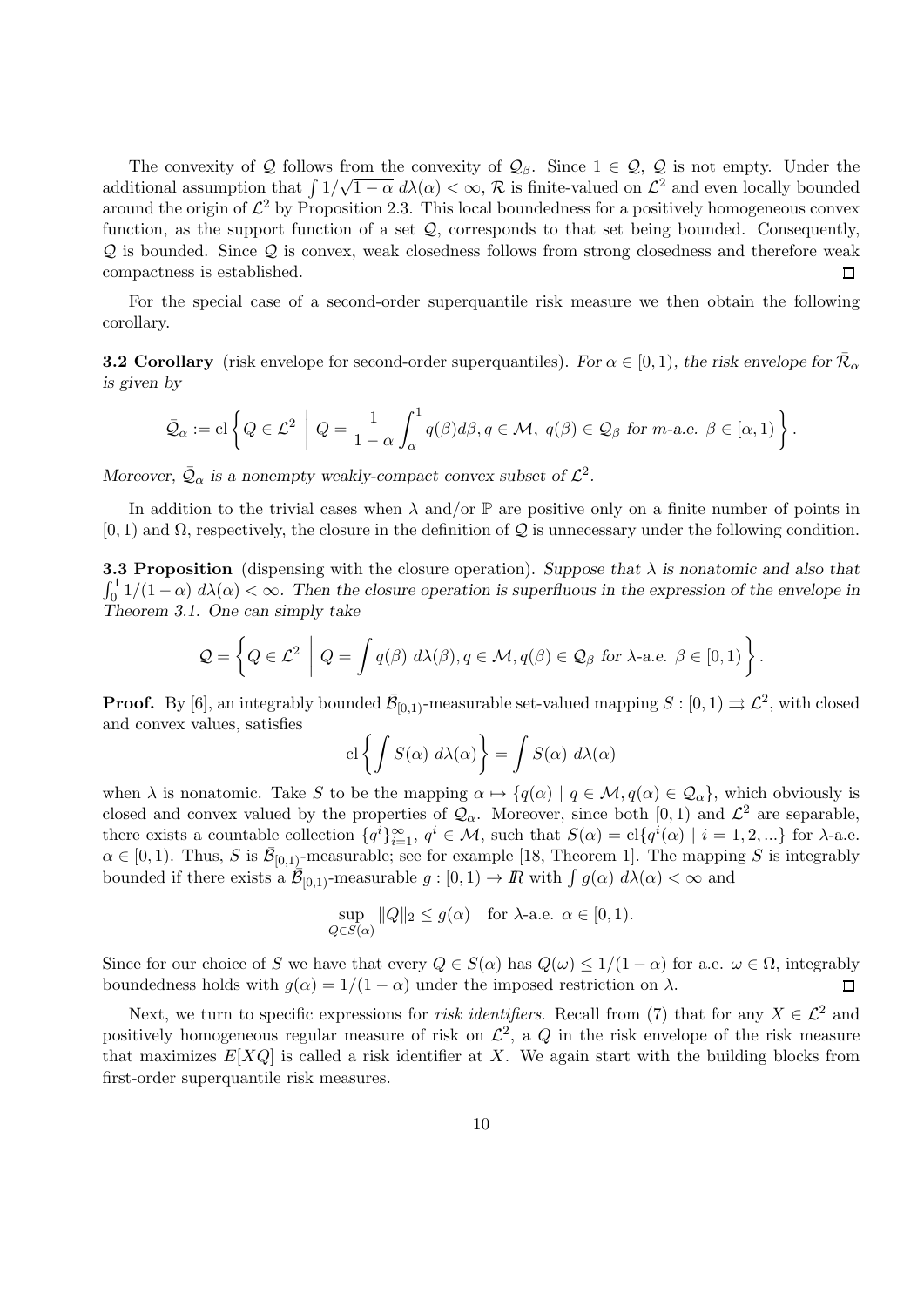For  $X \in \mathcal{L}^2$ , the set

$$
\mathcal{Q}^X_\alpha := \operatornamewithlimits{argmax}_{Q\in \mathcal{Q}_\alpha} E[XQ]
$$

is convex and nonempty with its elements referred to as risk identifiers of  $\mathcal{R}_{\alpha}$ . Before we characterize these risk identifiers, we introduce additional notation.

For  $\beta \in (0,1)$ , let

$$
\Omega_{\beta}(X) := \{ \omega \in \Omega \mid X(\omega) = q_X(\beta) \}
$$

and let

$$
F_X^-(x) := \lim_{x' \nearrow x} F_X(x'), \quad x \in \mathbb{R}
$$

be the left-continuous "companion" of the cumulative distribution function  $F_X$ , where the limit exists by the virtue of  $F_X$  being nondecreasing and bounded from above. For  $F_X$  continuous,  $F_X = F_X^-$  of course.

The risk identifiers of  $\mathcal{R}_{\alpha}$  are then characterized as follows; see also [31, Equation 4.21] for closely related expressions.

**3.4 Proposition** *For*  $X \in \mathcal{L}^2$  *and*  $\beta \in (0,1)$ *, let*  $r_{\beta}^X \in \mathcal{L}^2$  *be such that* 

$$
0 \le r_{\beta}^{X}(\omega) \le \frac{1}{1-\beta} \text{ for a.e. } \omega \in \Omega \text{ and } \int_{\Omega_{\beta}(X)} r_{\beta}^{X}(\omega) d\mathbb{P}(\omega) = \frac{F_{X}(q_{X}(\beta)) - \beta}{1-\beta}.
$$
 (12)

*Every such*  $r_{\beta}^X$ , defines a unique<sup>9</sup>  $Q_{\beta}^{X,r_{\beta}^X} \in \mathcal{L}^2$  given for a.e.  $\omega \in \Omega$  by

$$
Q_{\beta}^{X,r_{\beta}^{X}}(\omega) := \begin{cases} \frac{1}{1-\beta} & \text{if } X(\omega) > q_{X}(\beta) \\ r_{\beta}^{X}(\omega) & \text{if } X(\omega) = q_{X}(\beta) \text{ and } \mathbb{P}(\{\omega\}) > 0 \\ 0 & \text{otherwise.} \end{cases}
$$
(13)

*Then,*

$$
\mathcal{Q}_{\beta}^{X} = \left\{ Q \in \mathcal{L}^{2} \middle| Q = Q_{\beta}^{X,r_{\beta}^{X}} \text{ for some } r_{\beta}^{X} \in \mathcal{L}^{2} \text{ satisfying (12)} \right\}.
$$

*Moreover,*

$$
\mathcal{Q}_{0}^{X} = \{Q \in \mathcal{L}^{2} \mid Q(\omega) = 1 \text{ for a.e. } \omega \in \Omega\}.
$$

**Proof.** Let  $\beta \in (0,1)$  and  $X \in \mathcal{L}^2$ . We first show that there exists an  $r_{\beta}^X \in \mathcal{L}^2$  satisfying (12). For  $\omega \in \Omega$  satisfying  $X(\omega) = q_X(\beta)$  and  $\mathbb{P}(\{\omega\}) > 0$ ,  $F_X^-(X(\omega)) \leq \beta \leq F_X(X(\omega))$ , with at least one of the inequalities being strict, and

$$
\frac{F_X(X(\omega)) - \beta}{(1 - \beta)(F_X(X(\omega)) - F_X(X(\omega)))} \in [0, 1/(1 - \beta)].
$$

<sup>&</sup>lt;sup>9</sup>With  $\mathcal{L}^2$  consisting of equivalence classes of functions identical up to on a set of P-measure zero, uniqueness of course is in the sense of such equivalence classes.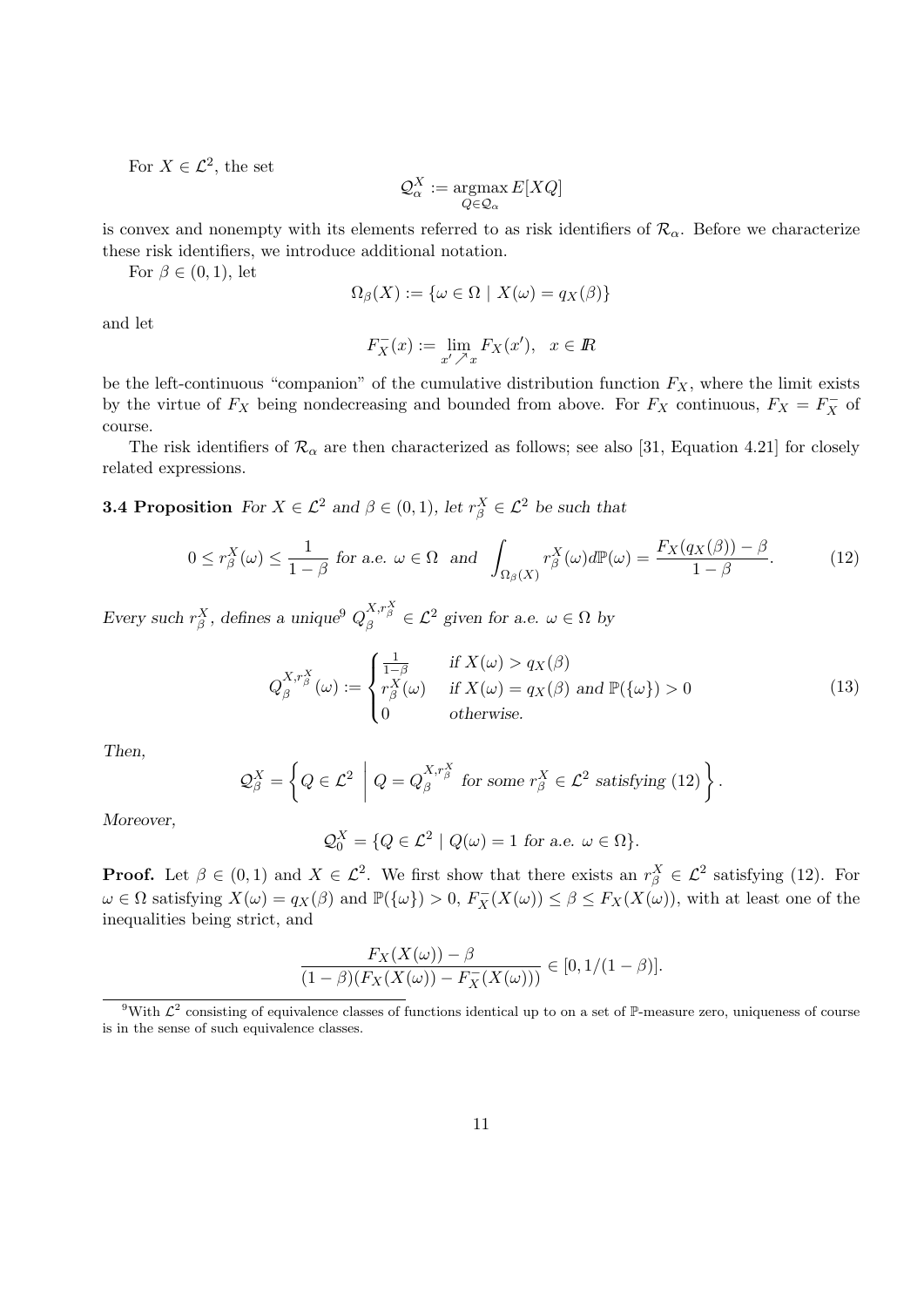Let  $\hat{r}^X_\beta \in \mathcal{L}^2$  be defined for a.e.  $\omega \in \Omega$  by

$$
\hat{r}_{\beta}^{X}(\omega) := \begin{cases} \frac{F_{X}(X(\omega)) - \beta}{(1 - \beta)(F_{X}(X(\omega)) - F_{X}(X(\omega)))}, & \text{if } X(\omega) = q_{X}(\beta) \text{ and } \mathbb{P}(\{\omega\}) > 0\\ 0 & \text{otherwise.} \end{cases}
$$
(14)

Clearly,  $\hat{r}^X_\beta$  satisfies  $0 \leq \hat{r}^X_\beta(\omega) \leq 1/(1-\beta)$  for a.e.  $\omega \in \Omega$ . Moreover,

$$
\int_{\Omega_{\beta}(X)} \hat{r}_{\beta}^{X}(\omega)d\mathbb{P}(\omega) = \int_{\Omega_{\beta}(X)} \frac{F_{X}(q_{X}(\beta)) - \beta}{(1 - \beta)(F_{X}(q_{X}(\beta)) - F_{X}^{-}(q_{X}(\beta)))} d\mathbb{P}(\omega) = \frac{F_{X}(q_{X}(\beta)) - \beta}{1 - \beta}
$$

and  $\hat{r}^X_\beta$  therefore satisfies (12).

Let  $r_{\beta}^X \in \mathcal{L}^2$  satisfy (12). Since  $0 \le Q_{\beta}^{X,r_{\beta}^X}(\omega) \le 1/(1-\beta)$  for a.e.  $\omega \in \Omega$  and

$$
\int Q_{\beta}^{X,r_{\beta}^{X}}(\omega)d\mathbb{P}(\omega) = \int_{\{\omega \in \Omega \; | \; X(\omega) > q_{X}(\beta)\}} \frac{1}{1-\beta} d\mathbb{P}(\omega) + \int_{\Omega_{\beta}(X)} r_{\beta}^{X}(\omega)d\mathbb{P}(\omega)
$$
\n
$$
= \frac{1 - F_{X}(q_{X}(\beta))}{1-\beta} + \frac{F_{X}(q_{X}(\beta)) - \beta}{1-\beta} = 1,
$$

we find that  $Q_{\beta}^{X,r_{\beta}^X} \in \mathcal{Q}_{\beta}$ . Moreover,

$$
E\left[XQ_{\beta}^{X,r_{\beta}^{X}}\right] = \int_{\{\omega \in \Omega \; | \; X(\omega) > q_{X}(\beta)\}} \frac{X(\omega)}{1-\beta} d\mathbb{P}(\omega) + \int_{\Omega_{\beta}(X)} X(\omega) r_{\beta}^{X}(\omega) d\mathbb{P}(\omega) \\
= \frac{1}{1-\beta} \int_{\{\omega \in \Omega \; | \; X(\omega) > q_{X}(\beta)\}} X(\omega) d\mathbb{P}(\omega) + q_{X}(\beta) \frac{F_{X}(q_{X}(\beta)) - \beta}{1-\beta} \\
= \int_{-\infty}^{\infty} x \; dF_{X}^{\beta}(x),
$$

where

$$
F_X^{\beta}(x) := \begin{cases} \frac{F_X(x) - \beta}{1 - \beta} & \text{if } F_X(x) \ge \beta\\ 0 & \text{if } F_X(x) < \beta. \end{cases}
$$

It is well known (see [25]) that the superquantile  $\bar{q}_X(\beta) = \int_{-\infty}^{\infty} x \ dF_X^{\beta}(x)$ . Thus, we have proved that  $Q_\beta^{X,r_\beta^X}$  maximizes  $E[X\cdot]$  over  $\mathcal{Q}_\beta$ . Any  $Q \in \mathcal{Q}_\beta$  not equal to  $Q_\beta^{X,r_\beta^X}$  for any  $r_\beta^X$  must necessarily have  $E[XQ] < \bar{q}_X(\beta)$ .

The case of  $\beta = 0$  follows also as then  $\mathcal{Q}_0 = \{Q \in \mathcal{L}^2 \mid 0 \leq Q(\omega) \leq 1 \text{ for a.e. } \omega \in \Omega, E[Q] = 1\}.$ 

A particular element of  $\mathcal{Q}_{\beta}^X$  plays a central role in the following. Let  $\hat{r}_{\beta}^X \in \mathcal{L}^2$  be as defined in (14). Consequently by Proposition 3.4,  $\hat{Q}^X_\beta$  defined for a.e.  $\omega \in \Omega$  by

$$
\hat{Q}_{\beta}^{X}(\omega) := \begin{cases} \frac{1}{1-\beta} & \text{if } X(\omega) > q_{X}(\beta) \\ \hat{r}_{\beta}^{X}(\omega) & \text{if } X(\omega) = q_{X}(\beta) \text{ and } \mathbb{P}(\{\omega\}) > 0 \\ 0 & \text{otherwise} \end{cases}
$$
(15)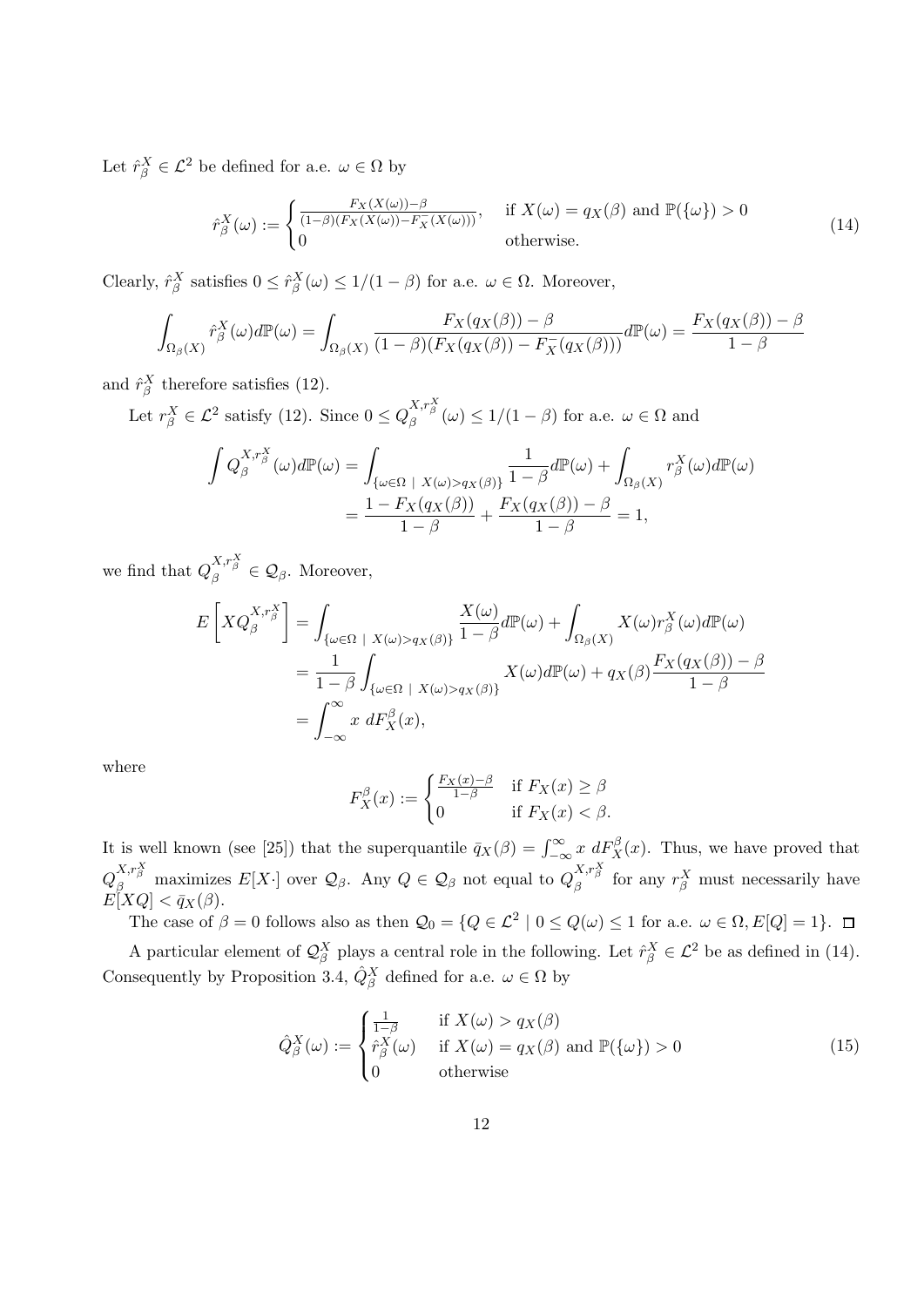is a point in  $\mathcal{Q}_{\beta}^X$ . Moreover, let  $\hat{Q}_0^X \in \mathcal{L}^2$  be defined by  $\hat{Q}_0^X(\omega) = 1$  for a.e.  $\omega \in \Omega$ , which therefore by Proposition 3.4 is a point in  $\mathcal{Q}_0^X$ . The random variable  $\hat{Q}_{\beta}^X$  behaves continuously in  $\beta$  in a sense given next.

**3.5 Proposition** If  $\beta^{\nu}, \beta \in [0, 1)$  and  $\beta^{\nu} \to \beta$ , then for any  $X \in \mathcal{L}^2$ ,  $\|\hat{Q}_{\beta^{\nu}}^X - \hat{Q}_{\beta}^X\|_2 \to 0$ .

**Proof.** Let  $X \in \mathcal{L}^2$  and  $\hat{r}_{\beta}^X$  be defined in (14) and  $\beta \in (0,1)$ . Suppose that  $F_X(q_X(\beta)) - F_X(q_X(\beta)) > 0$ . We consider two cases.

First, suppose that  $\beta^{\nu} \to \beta$ , with  $\beta^{\nu} < \beta$  for all  $\nu$ , which implies that  $\beta \in [F_X^-(q_X(\beta)), F_X(q_X(\beta))]$ . If  $\beta \in (F_X^-(q_X(\beta)), F_X(q_X(\beta))],$  then  $q_X(\beta^{\nu}) = q_X(\beta)$  for sufficiently large  $\nu$ . Consequently, for sufficiently large *ν*,

$$
\begin{split} \|\hat{Q}_{\beta^{\nu}}^{X} - \hat{Q}_{\beta}^{X}\|_{2}^{2} &= \int_{\{\omega|X(\omega)<\bar{q}_{X}(\beta)\}} (0-0)^{2} d\mathbb{P}(\omega) \\ &+ \int_{\Omega_{\beta}(X)} (\hat{r}_{\beta^{\nu}}^{X}(\omega) - \hat{r}_{\beta}^{X}(\omega))^{2} d\mathbb{P}(\omega) + \int_{\{\omega|X(\omega)>\bar{q}_{X}(\beta)\}} \left(\frac{1}{1-\beta^{\nu}} - \frac{1}{1-\beta}\right)^{2} d\mathbb{P}(\omega). \end{split}
$$

When  $X(\omega) = q_X(\beta^{\nu}) = q_X(\beta)$ ,

$$
\hat{r}_{\beta\nu}^{X}(\omega) - \hat{r}_{\beta}^{X}(\omega) = \frac{F_{X}(q_{X}(\beta)) - \beta^{\nu}}{(1 - \beta^{\nu})(F_{X}(q_{X}(\beta)) - F_{X}^{-}(q_{X}(\beta)))} - \frac{F_{X}(q_{X}(\beta)) - \beta}{(1 - \beta)(F_{X}(q_{X}(\beta)) - F_{X}^{-}(q_{X}(\beta)))}
$$

Hence, all three terms in the above integral vanish as  $\nu \to \infty$ . If  $\beta = F_X^-(q_X(\beta))$ , then we only have that  $q_X(\beta^{\nu}) \nearrow q_X(\beta)$  by the left-continuity of  $q_X$  and in fact  $q_X(\beta^{\nu}) < q_X(\beta)$  for all  $\nu$ . Consequently,

$$
\begin{split} \|\hat{Q}_{\beta^{\nu}}^{X} - \hat{Q}_{\beta}^{X}\|_{2}^{2} &= \int_{\{\omega|X(\omega) < q_{X}(\beta^{\nu})\}} (0-0)^{2} d\mathbb{P}(\omega) \\ &+ \int_{\{\omega|q_{X}(\beta^{\nu}) = X(\omega) < q_{X}(\beta)\}} (\hat{r}_{\beta^{\nu}}^{X}(\omega) - 0)^{2} d\mathbb{P}(\omega) \\ &+ \int_{\{\omega|q_{X}(\beta^{\nu}) < X(\omega) = q_{X}(\beta)\}} \left(\frac{1}{1-\beta^{\nu}} - \hat{r}_{\beta}^{X}(\omega)\right)^{2} d\mathbb{P}(\omega) \\ &+ \int_{\{\omega|q_{X}(\beta^{\nu}) < q_{X}(\beta) < X(\omega)\}} \left(\frac{1}{1-\beta^{\nu}} - \frac{1}{1-\beta}\right)^{2} d\mathbb{P}(\omega). \end{split}
$$

Of the four integrals, the first and fourth ones obviously tend to zero. For the second one, we see that

$$
\mathbb{P}(\{\omega|q_X(\beta^{\nu}) < X(\omega) = q_X(\beta)\}) = F_X(q_X(\beta^{\nu})) - F_X^-(q_X(\beta^{\nu})) \le F_X(q_X(\beta)) - F_X^-(q_X(\beta^{\nu})) \to 0
$$

by the left-continuity of  $F_X^-$  and consequently the integral also tends to zero. For the third integral, we find that when  $X(\omega) = q_X(\beta)$ 

$$
\hat{r}_{\beta}^{X}(\omega) = \frac{F_{X}(q_{X}(\beta)) - \beta}{(1 - \beta)(F_{X}(q_{X}(\beta)) - F_{X}^{-}(q_{X}(\beta)))} = \frac{F_{X}(q_{X}(\beta)) - F_{X}^{-}(q_{X}(\beta))}{(1 - \beta)(F_{X}(q_{X}(\beta)) - F_{X}^{-}(q_{X}(\beta)))} = \frac{1}{1 - \beta}.
$$

Consequently, the third integral also tends to zero.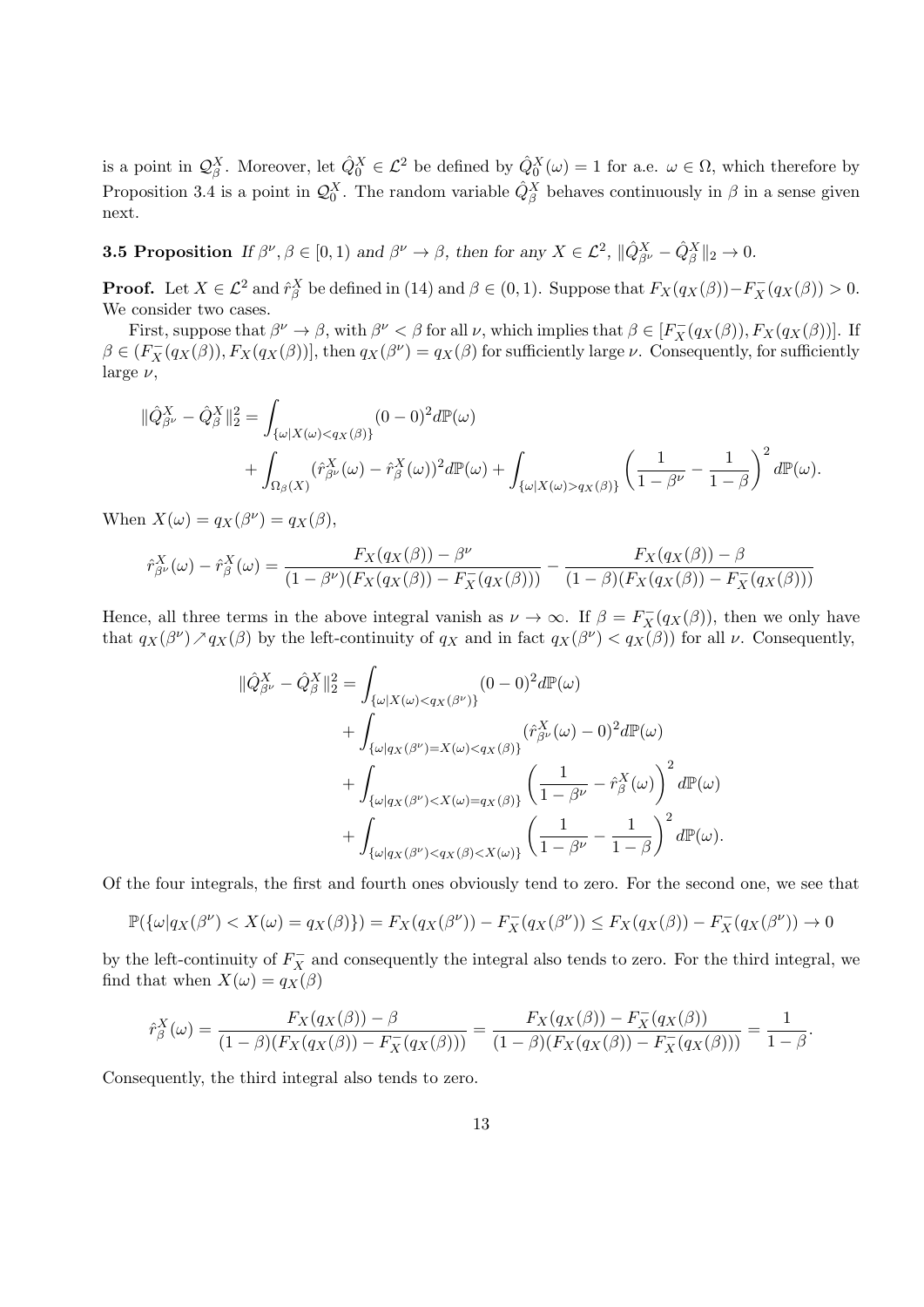Second, suppose that  $\beta^{\nu} \to \beta$ , with  $\beta^{\nu} > \beta$  for all  $\nu$ . If  $\beta \in [F_X^-(q_X(\beta)), F_X(q_X(\beta)))$ , then  $q_X(\beta^{\nu}) = q_X(\beta)$  for sufficiently large  $\nu$  and the corresponding argument for the first case still holds. If  $\beta = F_X(q_X(\beta))$ , then we only have that  $q_X(\beta^{\nu}) > q_X(\beta)$  for all  $\nu$ . Consequently,

$$
\begin{split} \|\hat{Q}_{\beta^{\nu}}^{X}-\hat{Q}_{\beta}^{X}\|_{2}^{2} &= \int_{\{\omega|X(\omega)<\bar{q}_{X}(\beta)\}} (0-0)^{2} d\mathbb{P}(\omega) \\ &+ \int_{\{\omega|q_{X}(\beta)=X(\omega)<\bar{q}_{X}(\beta^{\nu})\}} (0-\hat{r}_{\beta}^{X}(\omega))^{2} d\mathbb{P}(\omega) \\ &+ \int_{\{\omega|q_{X}(\beta)
$$

The first and fourth integrals obviously tend to zero. For the second one,

$$
\hat{r}_{\beta}^{X}(\omega) = \frac{F_{X}(q_{X}(\beta)) - \beta}{(1 - \beta)(F_{X}(q_{X}(\beta)) - F_{X}^{-}(q_{X}(\beta)))} = \frac{F_{X}(q_{X}(\beta)) - F_{X}(q_{X}(\beta))}{(1 - \beta)(F_{X}(q_{X}(\beta)) - F_{X}^{-}(q_{X}(\beta)))} = 0
$$

and consequently a zero integral. For the third integral,

$$
\hat{r}_{\beta^{\nu}}^{X}(\omega) = \frac{F_{X}(q_{X}(\beta^{\nu})) - \beta^{\nu}}{(1 - \beta^{\nu})(F_{X}(q_{X}(\beta^{\nu})) - F_{X}^{-}(q_{X}(\beta^{\nu})))} \rightarrow \frac{1}{1 - \beta}
$$

if  $q_X(\beta^{\nu})$  remains bounded away from  $q_X(\beta)$  because then  $F_X^-(\beta^{\nu}) \to F_X(\beta) = \beta$ . If  $q_X(\beta^{\nu}) \to q_X(\beta)$ , then by the right-continuity of  $F_X$  we have that

$$
\mathbb{P}(\{\omega \in \Omega \mid q_X(\beta) < X(\omega) = q_X(\beta^{\nu})\}) = F_X(q_X(\beta^{\nu})) - F_X^-(q_X(\beta^{\nu})) \le F_X(q_X(\beta^{\nu})) - F_X(q_X(\beta)) \to 0.
$$

Consequently, the third integral also tends to zero.

The situation with  $F_X(q_X(\beta)) - F_X(q_X(\beta)) = 0$  follows with similar and in fact simplified arguments as in that case  $F_X$  is continuous at  $q_X(\beta)$  and  $q_X$  is continuous at  $\beta$ .

Finally, we consider the case with  $\beta = 0$  and  $\beta^{\nu} \searrow 0$ . Then,

$$
\begin{split} \|\hat{Q}_{\beta^{\nu}}-\hat{Q}_0\|_2^2&=\int_{\{\omega|X(\omega)>q_X(\beta^{\nu})\}}\left(\frac{1}{1-\beta^{\nu}}-1\right)^2d\mathbb{P}(\omega)\\ &+\int_{\Omega_{\beta^{\nu}}(X)}(\hat{r}_{\beta^{\nu}}(\omega)-1)^2d\mathbb{P}(\omega)+\int_{\{\omega|X(\omega)
$$

Since  $1/(1 - \beta^{\nu}) \rightarrow 1$ , the first integral vanishes. The last two integrals vanish since their integrands are bounded and  $F_X(q_X(\beta^{\nu})) \to 0$ .  $\Box$ 

We are then in a position to characterize risk identifiers of mixed superquantile risk measures. For  $X \in \mathcal{L}^2$ , let

$$
\mathcal{Q}^X := \mathrm{cl}\left\{Q \in \mathcal{L}^2 \middle| Q = \int q(\beta) \ d\lambda(\beta), q \in \mathcal{M}, q(\beta) \in \mathcal{Q}^X_\beta \ \mathrm{for} \ \lambda\text{-a.e.} \ \beta \in [0,1) \right\}.
$$
 (16)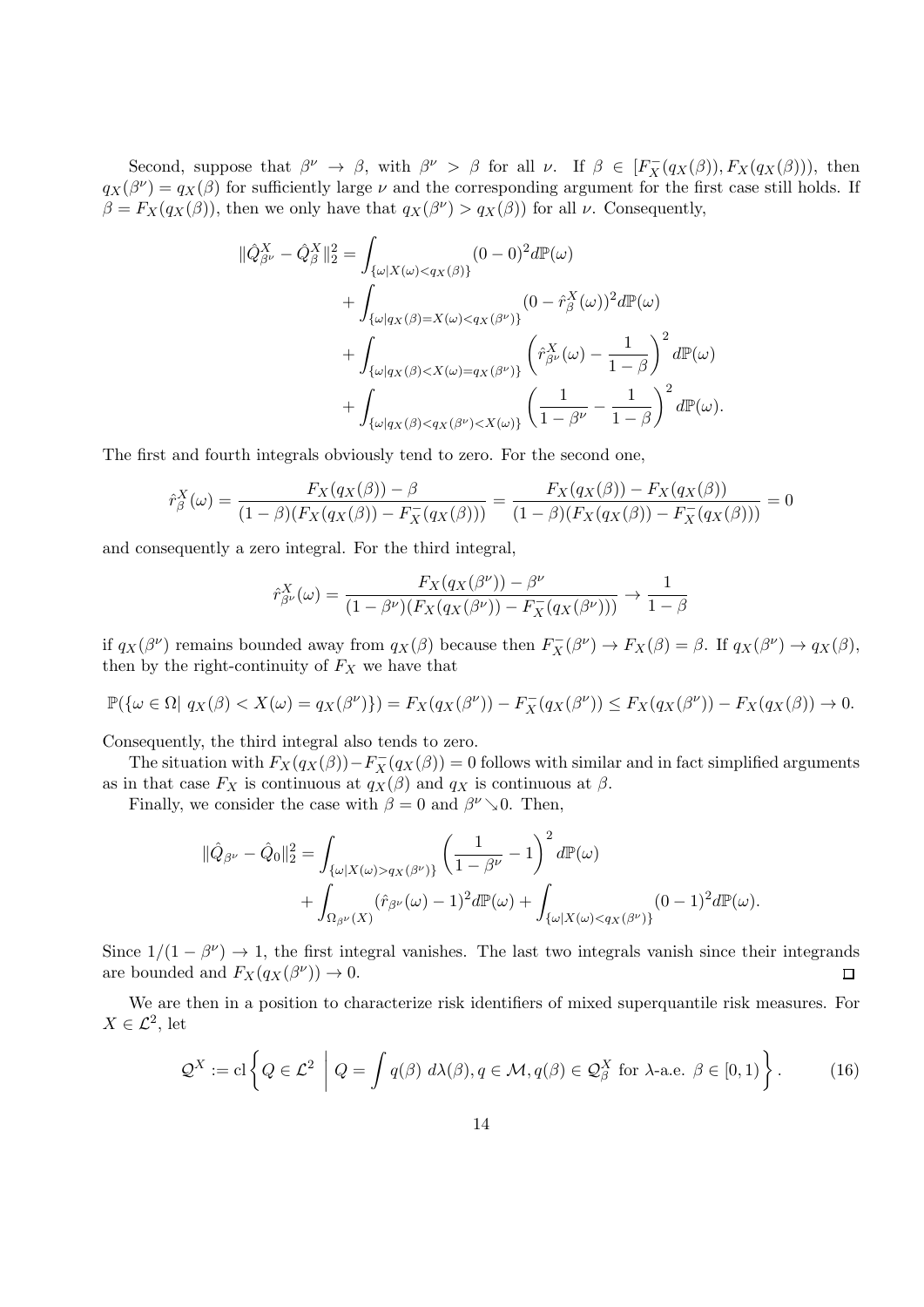**3.6 Theorem** (risk identifiers for mixed superquantiles). For  $X \in \mathcal{L}^2$ , the set  $\mathcal{Q}^X$  is convex and *satisfies the following.*

- *(i) If*  $Q \in \mathcal{Q}^X$ , then *Q is a risk identifier of*  $\mathcal{R}$  *at*  $X$ *.*
- *(ii)* If  $\int 1/\sqrt{1-\beta} d\lambda(\beta) < \infty$ , then  $\mathcal{Q}^X$  is nonempty and weakly compact, and  $Q \in \mathcal{Q}^X$  whenever  $Q$ *is a risk identifier of*  $R$  *at*  $X$ *. Moreover,*  $\hat{Q} := \int \hat{q}(\beta) d\lambda(\beta)$ *, where*

$$
\hat{q}: [0,1) \to \mathcal{L}^2
$$
, with  $\hat{q}(\beta) = \hat{Q}_{\beta}^X$  (defined in (15)) for all  $\beta \in [0,1)$ ,

*is furnishing an element of*  $Q^X$ .

**Proof.** We first consider (i). Let  $Q \in \mathcal{Q}^X$ . There exists sequences  $\{Q^\nu\}_{\nu=1}^\infty \subset \mathcal{L}^2$  and  $\{q^\nu\}_{\nu=1}^\infty \subset \mathcal{M}$ such that  $||Q^{\nu} - Q||_2 \to 0$ ,  $Q^{\nu} = \int q^{\nu}(\beta) d\lambda(\beta)$ , and  $q^{\nu}(\beta) \in \mathcal{Q}_{\beta}^{X}$  for all  $\nu$  and  $\lambda$ -a.e.  $\beta \in [0, 1)$ . Then, for every *ν*,

$$
\mathcal{R}(X) = \int E[Xq^{\nu}(\beta)] d\lambda(\beta) = E\left[X \int q^{\nu}(\beta) d\lambda(\beta)\right] = E[XQ^{\nu}],
$$

where the middle equality follows by the same argument as in the proof of Theorem 3.1. Since by the Cauchy-Schwartz inequality  $E[XQ^{\nu}] \to E[XQ]$ , we also have that  $\mathcal{R}(X) = E[XQ]$ , which establishes (i).

Next, we consider (ii). Suppose that  $\int 1/\sqrt{1-\beta} d\lambda(\beta) < \infty$ . We proceed toward a contradiction. Suppose that  $Q \in \mathcal{Q}$  is a risk identifier of  $\mathcal{R}$  at  $X$ , but  $Q \notin \mathcal{Q}^X$ . Then there must exists a  $q \in \mathcal{M}$  and  $B\in\overline{\mathcal{B}}_{[0,1)}$  such that  $q(\beta)\in\mathcal{Q}_{\beta}$  for  $\lambda$ -a.e.  $\beta\in[0,1), \lambda(B)>0$ , and  $q(\beta)\notin\mathcal{Q}_{\beta}^X$  for all  $\beta\in B$ . However, this implies that  $E[Xq(\beta)] < E[XQ_{\beta}^X]$  for all  $\beta \in B$  and any  $Q_{\beta}^X \in \mathcal{Q}_{\beta}^X$ . Consequently,  $E[XQ] < \mathcal{R}(X)$ , which is a contradiction.

Since  $Q$  is weakly compact by Theorem 3.1, the weak compactness of  $Q^X$  follows from it being a closed convex subset of *Q*. Finally, we show that  $\hat{Q} \in \mathcal{Q}^X$ . The conclusion follows when we have shown that  $\hat{q} \in \mathcal{M}$ . By Proposition 3.5,  $\hat{q}$  is continuous and therefore  $(\bar{\mathcal{B}}_{[0,1)}, \mathcal{B}_{\mathcal{L}^2})$ -measurable. Since for  $\beta \in (0,1)$ 

$$
\|\hat{Q}_{\beta}^{X}\|_{2}^{2} = \int_{\{\omega \in \Omega \; | \; X(\omega) > q_{X}(\beta)\}} \frac{1}{(1-\beta)^{2}} d\mathbb{P}(\omega) + \int_{\Omega_{\beta}(X)} \left[ \frac{F_{X}(q_{X}(\beta)) - \beta}{(1-\beta)(F_{X}(q_{X}(\beta)) - F_{X}^{-}(q_{X}(\beta)))} \right]^{2} d\mathbb{P}(\omega)
$$
\n
$$
= \frac{1-\beta}{(1-\beta)^{2}} + \left[ \frac{F_{X}(q_{X}(\beta)) - \beta}{(1-\beta)(F_{X}(q_{X}(\beta)) - F_{X}^{-}(q_{X}(\beta)))} \right]^{2} (F_{X}(q_{X}(\beta)) - F_{X}^{-}(q_{X}(\beta)))
$$
\n
$$
= \frac{1}{1-\beta} + \frac{(F_{X}(q_{X}(\beta)) - \beta)^{2}}{(1-\beta)^{2}(F_{X}(q_{X}(\beta)) - F_{X}^{-}(q_{X}(\beta)))}
$$
\n
$$
\leq \frac{1}{1-\beta} + \frac{(1-\beta)(F_{X}(q_{X}(\beta)) - \beta)}{(1-\beta)^{2}(F_{X}(q_{X}(\beta)) - F_{X}^{-}(q_{X}(\beta)))}
$$
\n
$$
\leq \frac{1}{1-\beta} + \frac{F_{X}(q_{X}(\beta)) - F_{X}^{-}(q_{X}(\beta))}{(1-\beta)(F_{X}(q_{X}(\beta)) - F_{X}^{-}(q_{X}(\beta)))} = \frac{2}{1-\beta}
$$

and  $\|\hat{Q}_0^X\|_2^2 = 1$ , we find that

$$
\int \|\hat{q}(\beta)\|_2 \ d\lambda(\beta) \leq \sqrt{2} \int \frac{1}{\sqrt{1-\beta}} \ d\lambda(\beta) < \infty.
$$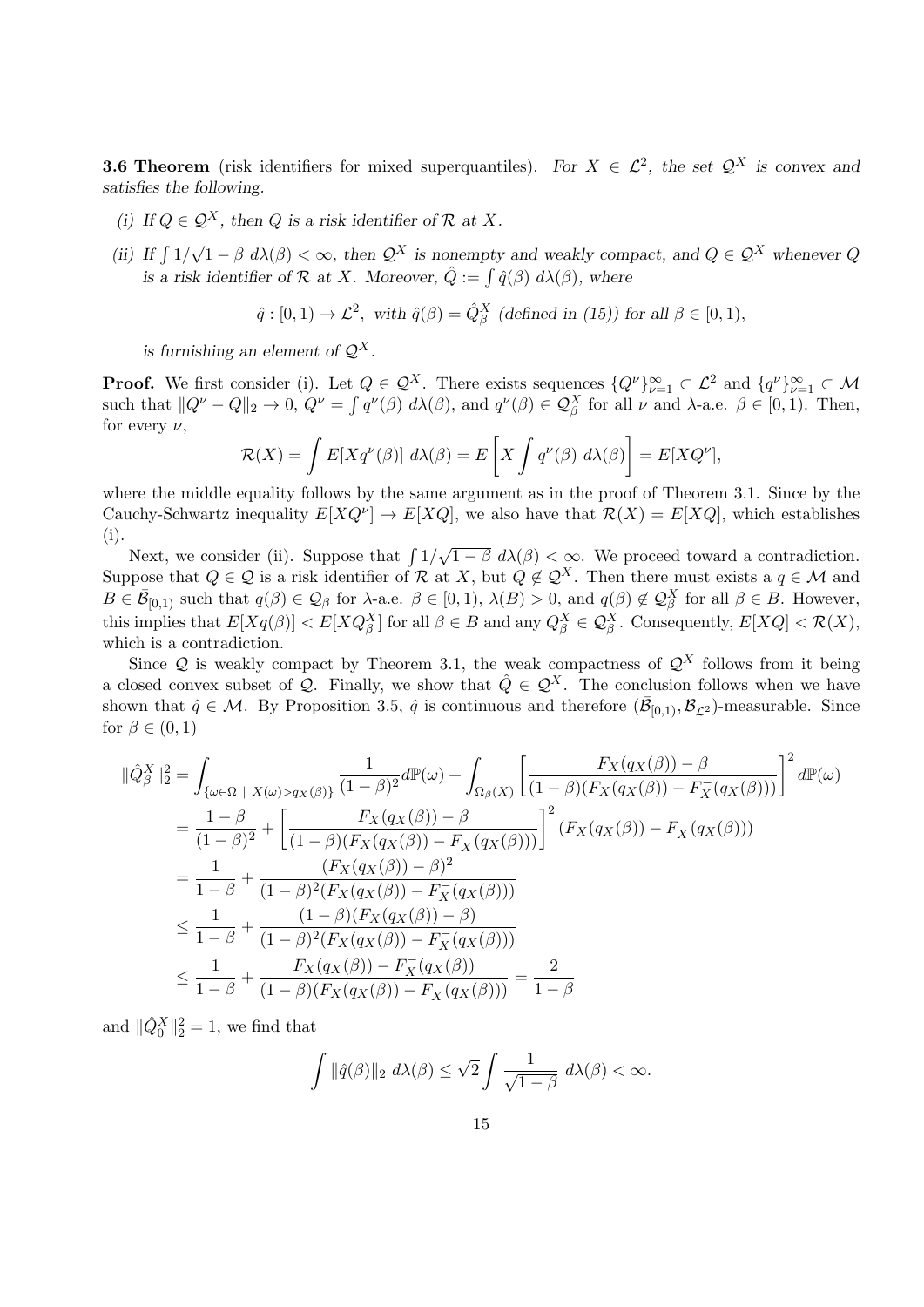Consequently  $\hat{q} \in \mathcal{M}$  and  $\hat{Q} = \int \hat{q}(\beta) d\lambda(\beta) \in \mathcal{Q}^X$ , which complete the proof.

We observe that when  $\int 1/\sqrt{1-\beta} d\lambda(\beta) = \infty$ , there are random variables  $X \in \mathcal{L}^2$  with  $\mathcal{R}(X) = \infty$ . In this case it might not be necessary to select *q* in (16) with  $q(\beta) \in \mathcal{Q}_{\beta}^X$  for  $\lambda$ -a.e.  $\beta \in [0,1)$  because  $\int E[Xq(\beta)] d\lambda(\beta)$  might still be infinity. For the special case of a second-order superquantile risk measure, we directly obtain the following corollary without this complication.

**3.7 Corollary** *For*  $\alpha \in [0,1)$  *and*  $X \in \mathcal{L}^2$ *, the set* 

$$
\bar{\mathcal{Q}}_{\alpha}^{X} := \text{cl}\left\{Q \in \mathcal{L}^2 \middle| Q = \frac{1}{1-\alpha} \int_{\alpha}^{1} q(\beta) d\beta, q \in \mathcal{M}, q(\beta) \in \mathcal{Q}_{\beta}^{X} \text{ for } m\text{-a.e. } \beta \in [\alpha, 1) \right\}
$$

*is nonempty, convex, and weakly compact. Moreover,*

 $Q \in \overline{Q}_{\alpha}^X$  *if and only if*  $Q$  *is a risk identifier of*  $\mathcal{R}_{\alpha}$  *at*  $X$ .

□

 $\Box$ 

Further simplifications are possible in the case of second-order superquantile risk measures. As usual, we interpret 0 times *−∞* as zero in the following.

**3.8 Theorem** (further characterization of second-order superquantile risk identifiers). For  $X \in \mathcal{L}^2$ *and*  $\alpha \in [0, 1)$ ,  $\overline{Q}^X_{\alpha}$  *is the closure of elements*  $\overline{Q}^X_{\alpha} \in \overline{Q}_{\alpha}$  *given, for a.e.*  $\omega \in \Omega$ *, by* 

$$
\bar{Q}_{\alpha}^{X}(\omega) = \begin{cases}\n\frac{1}{1-\alpha} \left[ \log \frac{1-\alpha}{1-f(\omega)} + \int_{f(\omega)}^{F(\omega)} r_{\beta}^{X}(\omega) d\beta \right] & \text{if } \alpha < f(\omega) < 1 \\
\frac{1}{1-\alpha} \int_{\alpha}^{F(\omega)} r_{\beta}^{X}(\omega) d\beta & \text{if } f(\omega) \le \alpha \le F(\omega) \\
0 & \text{otherwise,}\n\end{cases}
$$

where  $r_{\beta}^X \in \mathcal{L}^2$  satisfies (12) and  $F(\omega) := F_X(X(\omega))$  and  $f(\omega) := F_X^-(X(\omega))$ .

*The specific choice*  $\hat{r}_{\beta}^X \in \mathcal{L}^2$  *given in (14) results in the risk identifier*  $\bar{Q}_{\alpha}^X \in \bar{Q}_{\alpha}^X$  *having, for a.e. ω ∈* Ω*,*

$$
\bar{Q}_{\alpha}^{X}(\omega) = \begin{cases}\n\frac{1}{1-\alpha} \log \frac{1-\alpha}{1-F(\omega)} & \text{if } \alpha < f(\omega) = F(\omega) < 1 \\
\frac{1}{1-\alpha} \left[ \log \frac{1-\alpha}{1-f(\omega)} + 1 + \frac{1-F(\omega)}{F(\omega)-f(\omega)} \log \frac{1-F(\omega)}{1-f(\omega)} \right] & \text{if } \alpha < f(\omega) < F(\omega) \\
\frac{1}{1-\alpha} \left[ \frac{F(\omega)-\alpha}{F(\omega)-f(\omega)} + \frac{1-F(\omega)}{F(\omega)-f(\omega)} \log \frac{1-F(\omega)}{1-\alpha} \right] & \text{if } f(\omega) \le \alpha \le F(\omega) \text{ and } f(\omega) < F(\omega) \\
0 & \text{otherwise.} \n\end{cases}
$$

**Proof.** For  $\omega \in \Omega$  such that  $\alpha < F_X^-(X(\omega)) < 1$ ,

$$
\int_{\{\beta \in (\alpha,1) \mid X(\omega) > q_X(\beta)\}} \frac{1}{1-\beta} d\beta = \left[ -\log(1-\beta) \right]_{\alpha}^{F_X^{-}(X(\omega))} = \log \frac{1-\alpha}{1-F_X^{-}(X(\omega))}.
$$
\n(17)

By Proposition 3.4,

$$
\bar{Q}_{\alpha}^{X}(\omega) = \frac{1}{1-\alpha} \left[ \int_{\{\beta \in (\alpha,1) \mid X(\omega) > q_X(\beta)\}} \frac{1}{1-\beta} d\beta + \int_{\{\beta \in (\alpha,1) \mid X(\omega) = q_X(\beta)\}} r_{\beta}^{X}(\omega) d\beta \right]
$$

$$
= \frac{1}{1-\alpha} \left[ \log \frac{1-\alpha}{1-F_X(X(\omega))} + \int_{F_X^{-}(X(\omega))}^{F_X(X(\omega))} r_{\beta}^{X}(\omega) d\beta \right],
$$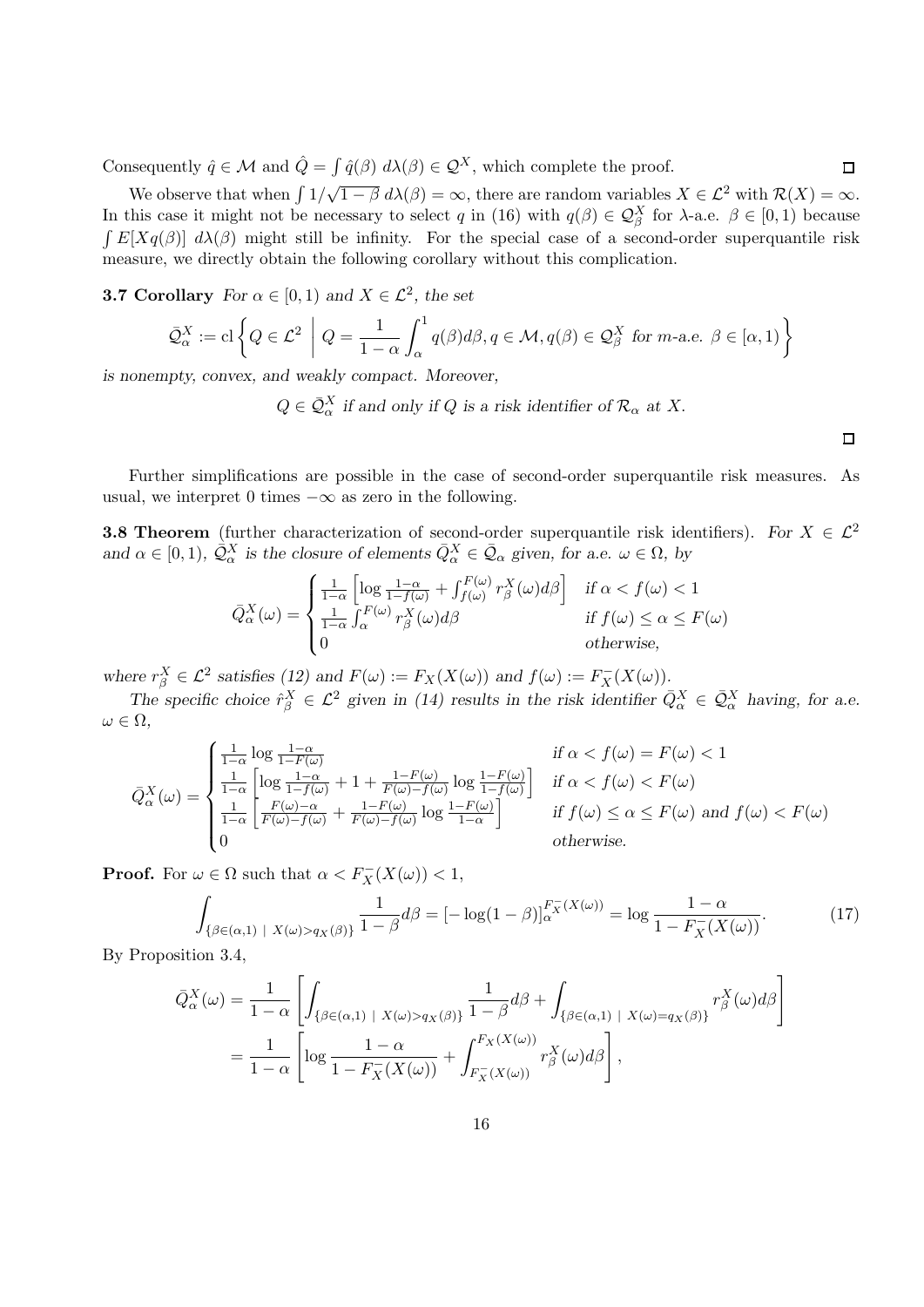which proves the first claim. The second claim follows by a similar argument.

We next turn to the specific choice of  $\hat{r}^X_\beta$ . For  $\alpha < F_X^-(X(\omega)) = F_X^+(X(\omega)) < 1$ , the conclusion follows trivially. For  $\alpha < F_X^-(X(\omega)) < F_X^-(X(\omega))$ , integration gives that

$$
\int_{F_X^-(X(\omega))}^{F_X(X(\omega))} \hat{r}_{\beta}^X(\omega) d\beta = \int_{F_X^-(X(\omega))}^{F_X(X(\omega))} \frac{F_X(X(\omega)) - \beta}{(1 - \beta)(F_X(X(\omega)) - F_X^-(X(\omega)))} d\beta
$$
  
=  $1 + \frac{1 - F_X(X(\omega))}{F_X(X(\omega)) - F_X^-(X(\omega))} \log \frac{1 - F_X(X(\omega))}{1 - F_X^-(X(\omega))},$ 

and the corresponding conclusion follows. The last case follows by a similar calculation.

The situation is especially simple for the following case.

**3.9 Corollary** Suppose that  $F_X$  is continuous for  $X \in \mathcal{L}^2$  and  $\alpha \in [0,1)$ . Then,  $\overline{\mathcal{Q}}_{\alpha}^X$  is a singleton<sup>10</sup> *with element given, for a.e.*  $\omega \in \Omega$ , by

$$
\bar{Q}_{\alpha}^{X}(\omega) = \begin{cases} \frac{1}{1-\alpha} \log \frac{1-\alpha}{1-F_X(X(\omega))} & \text{if } \alpha < F_X(X(\omega)) < 1\\ 0 & \text{otherwise.} \end{cases}
$$

 $\Box$ 

 $\Box$ 

It is obvious that expressions of risk identifiers provide alternative expressions for risk measures. Specifically, for  $X \in \mathcal{L}^2$ ,

$$
\mathcal{R}(X) = \sup_{Q \in \mathcal{Q}} \int X(\omega)Q(\omega)dP(\omega) = \int X(\omega)Q^{X}(\omega)dP(\omega),
$$

for any  $Q^X \in \mathcal{Q}^X$ . In the case of the previous corollary, it is easy to see that the second-order superquantile risk takes the simple form

$$
\bar{\mathcal{R}}_{\alpha}(X)=\frac{1}{1-\alpha}\int_{q_X(\alpha)}^{\infty}x\log\frac{1-\alpha}{1-F_X(x)}dF_X(x),
$$

where  $q_X(\alpha) = -\infty$  for  $\alpha = 0$ , which complements the expression of Theorem 2.4.

### **4 Applications to Optimization and Regression**

In applications arising in optimization under uncertainty and generalized regression, one is not only interested in the risk of a single random variable *X*, but rather of a parameterized family of random variables over which the "best" is to be selected according to some criterion and constraints. When the criterion and/or the constraints are given in terms of measures of risk applied to this family of random variables, we obtain optimization problems involving *parameterized risk*. Properties of these measures of risk as functions of the parameters as well as formulae for the functions' (sub)gradients become central. In this section, we discuss optimization problems involving parameterized mixed and

 $10$ Again, uniqueness is up to on a set of P-measure zero.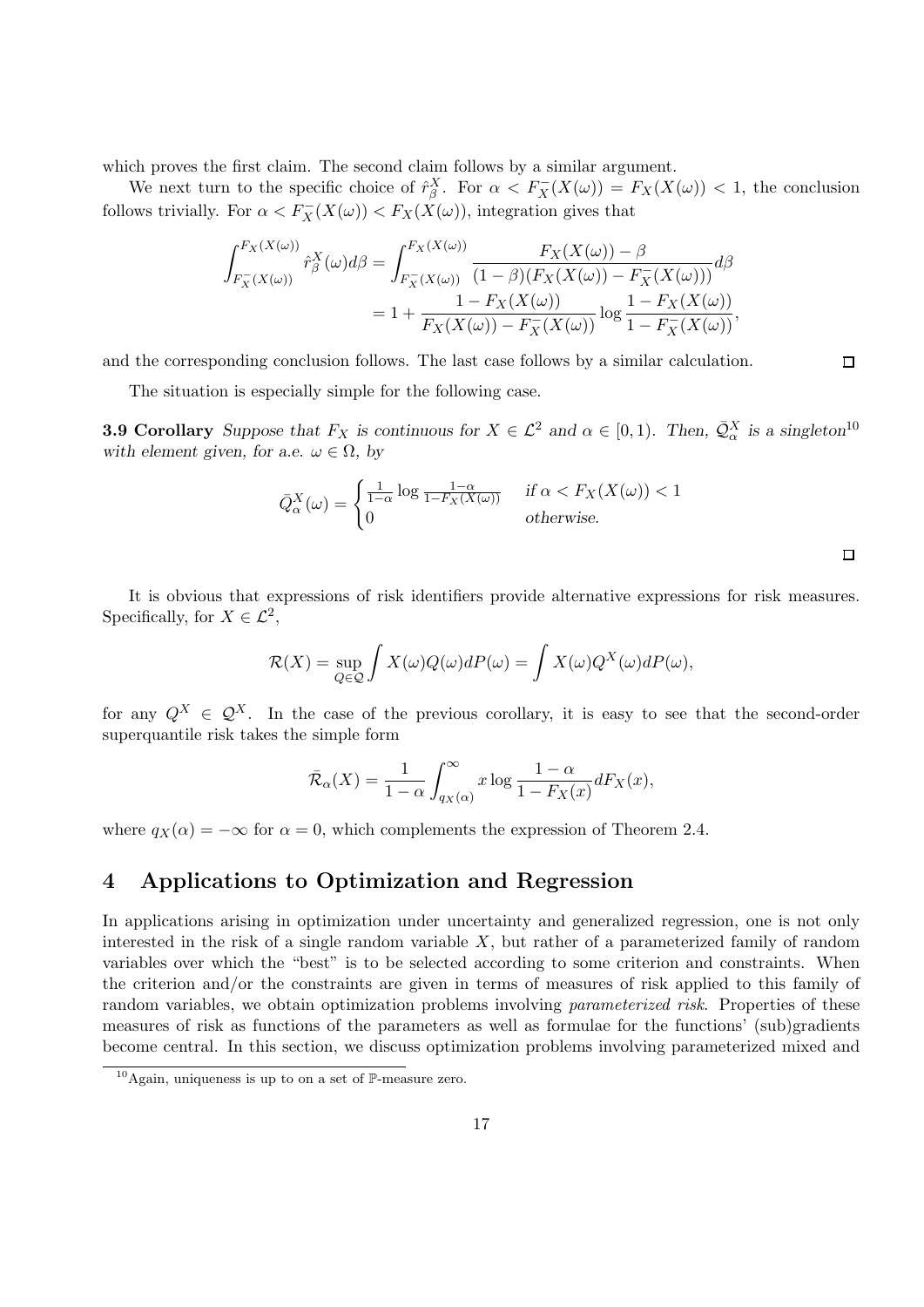second-order superquantile risk. In particular, we see that risk identifiers developed in this paper are central for expressions of subgradients.

We consider a family of random variables  $X_u = g(u, \cdot), u \in \mathbb{R}^n$ , generated by the function *g*:  $I\!\!R^n \times \Omega \to \overline{I\!\!R}$ . Consistent with the previous sections, we assume that  $X_u \in \mathcal{L}^2$  for all  $u \in \mathbb{R}^n$ . For a weighting measure  $\lambda$  and the corresponding mixed superquantile risk measure  $\mathcal{R}$ , as before given by

$$
\mathcal{R}(X_u) = \int \bar{q}_{X_u}(\beta) \, d\lambda(\beta),
$$

we get a function

$$
f(u) := \mathcal{R}(X_u), \quad u \in \mathbb{R}^n,
$$
\n<sup>(18)</sup>

representing parameterized risk. One might then proceed with determining a  $u \in \mathbb{R}^n$  that

minimizes  $f(u)$  over a subset of  $\mathbb{R}^n$ 

or, alternatively, with determining a  $u \in \mathbb{R}^n$  that

minimizes some criterion function of *u* subject to  $f(u) \leq 0$  and possibly other constraints.

Algorithms such as cutting plane and bundle methods for solving these optimization problems require expressions for (sub)gradients of *f*. Justification for these approaches is provided by the Convexity Theorem of [26], which establishes that *f* is convex whenever  $g(\cdot, \omega)$  is convex for a.e.  $\omega \in \Omega$ .

In the remainder of the paper, we give expressions for subgradients of  $f$ , but refrain from discussing full algorithms; see for example [16, 13, 30] for risk minimization algorithms based on dual approaches and [31] for related subgradient expressions. However, we end the paper with a discussion of primal and dual methods in the context of superquantile regression.

#### **4.1 Subgradients of Parameterized Risk**

We restrict the attention to the case with ∫ 1*/ √*  $\sqrt{1-\alpha} d\lambda(\alpha) < \infty$  which ensures the finiteness of  $\mathcal{R}$  on  $\mathcal{L}^2$  and also the weak compactness of *Q*. We equip  $\mathbb{R}^n \times \mathcal{L}^2$  with the product topology generated by the norm topology on  $\mathbb{R}^n$  and the weak topology on  $\mathcal{L}^2$ . The convergence of points in  $\mathbb{R}^n \times \mathcal{L}^2$  in this weak sense is denoted by  $\rightarrow^w$ .

For notational convenience, we let  $h: \mathbb{R}^n \times \mathcal{L}^2 \to \overline{\mathbb{R}}$  be given by

$$
h(u, Q) := \int g(u, \omega) Q(\omega) d\mathbb{P}(\omega).
$$
\n(19)

Properties of this function are recorded next. The development here is rather standard (see for example [33]), but is included as it explicitly shows the central role of risk identifiers.

**4.1 Proposition** *Consider h* in (19) and suppose for an open set  $U \subset \mathbb{R}^n$  that

*(i)* there exists an *L* ∈  $\mathcal{L}^2$  such that

$$
|g(u, \omega) - g(u', \omega)| \le L(\omega) ||u - u'||
$$
 for all  $u, u' \in U$  and a.e.  $\omega \in \Omega$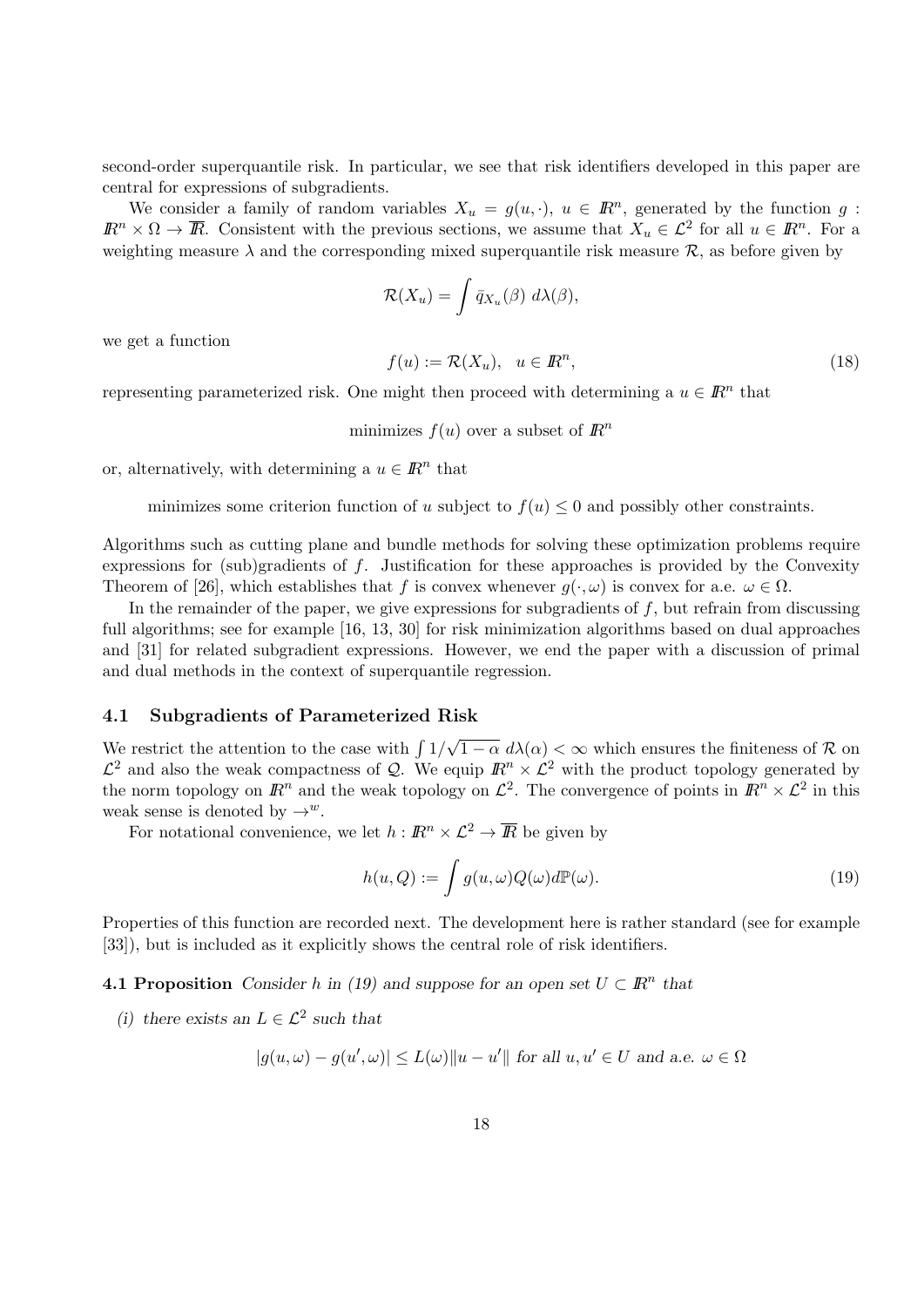*(ii) for every*  $i = 1, ..., n$ *, there exists an*  $\Omega_i \subset \Omega$ *, with*  $\mathbb{P}\{\Omega_i\} = 1$ *, and an*  $L_i \in \mathcal{L}^2$  such that  $\partial g(u, \omega) / \partial u_i$  *exists for*  $u \in U$  *and*  $\omega \in \Omega_i$ , *and* 

$$
\left|\frac{\partial g(u,\omega)}{\partial u_i} - \frac{\partial g(u',\omega)}{\partial u_i}\right| \le L_i(\omega) \|u - u'\| \text{ for all } u, u' \in U \text{ and } \omega \in \Omega_i
$$

*(iii)*  $g(v, \cdot), \partial g(v^i, \cdot) / \partial u_i \in \mathcal{L}^2$  for some  $v, v^i \in U, i = 1, ..., n$ .

*Then, h* is weakly continuous on  $U \times L^2$  and  $\nabla_u h$  exists and is likewise weakly continuous on  $U \times L^2$ .

**Proof.** First we consider *h*, which is well-defined and finite on  $U \times L^2$  from assumptions (i) and (iii). Suppose that  $(u^{\nu}, Q^{\nu}) \to^w (u, Q)$ , with  $u^{\nu}, u \in U$  and  $Q^{\nu}, Q \in \mathcal{L}^2$ . Then by the triangle and Cauchy-Schwartz inequalities and assumption (i),

$$
|h(u^{\nu}, Q^{\nu}) - h(u, Q)| \leq \left| \int [g(u^{\nu}, \omega) - g(u, \omega)] Q^{\nu}(\omega) d\mathbb{P}(\omega) \right| + \left| \int g(u, \omega) [Q^{\nu}(\omega) - Q(\omega)] d\mathbb{P}(\omega) \right|
$$
  

$$
\leq ||g(u^{\nu}, \cdot) - g(u, \cdot)||_2 ||Q^{\nu}||_2 + \left| \int g(u, \omega) [Q^{\nu}(\omega) - Q(\omega)] d\mathbb{P}(\omega) \right|
$$
  

$$
\leq (E[L^2])^{1/2} ||u^{\nu} - u|| ||Q^{\nu}||_2 + \left| \int g(u, \omega) [Q^{\nu}(\omega) - Q(\omega)] d\mathbb{P}(\omega) \right|.
$$

By the Uniform Boundedness Principle,  $\{||Q^{\nu}||_2\}_{\nu=1}^{\infty}$  is bounded and the first term therefore vanishes. Since assumptions (i) and (iii) imply that  $g(u, \omega) \in \mathcal{L}^2$  for all  $u \in U$ , the second term vanishes by the weak convergence of *Q<sup>ν</sup>* to *Q*.

Second we consider *∇uh*. Following a standard argument and the Dominated Convergence Theorem (see for example the proof of Theorem 7.44 in [33]), we find that for every  $u \in U$  and  $Q \in \mathcal{L}^2$ ,  $\nabla_u h(u, Q)$ exists and is given by

$$
\nabla_u h(u, Q) = \int \nabla_u g(u, \omega) Q(\omega) d\mathbb{P}(\omega).
$$

Repeating the above argument with *g* replaced by *∂g/∂u<sup>i</sup>* and assumption (i) by assumption (ii) establishes the claim about  $\nabla_{\mathbf{u}}h$ . □

In view of Proposition 4.1, the following conclusions is a direct consequence of [29, Theorem 10.31].

**4.2 Theorem** (subdifferentiability of *f*). *Suppose that the assumptions of Proposition 4.1 holds. Then,*  $f$  in (18) is locally Lipschitz continuous on U and strictly differentiable<sup>11</sup> where it is differentiable. There *exists a set*  $D \subset U$  *such that*  $U \setminus D$  *is negligible*<sup>12</sup>, *f is differentiable on D*, and the gradient  $\nabla f$  *is continuous relative to the set D.*

*Moreover, the directional derivative of*  $f$  *at*  $u \in U$  *in direction*  $v \in \mathbb{R}^n$  *is* 

$$
df(u)(v) = \max \left\{ \langle E\left[\nabla_u g(u, \cdot)Q\right], v \rangle \middle| Q \in \mathcal{Q}^{g(u, \cdot)} \right\}
$$

<sup>11</sup>Recall that  $f: \mathbb{R}^n \to \overline{\mathbb{R}}$  is strictly differentiable at a point  $\bar{x}$  if  $f(\bar{x})$  is finite and there is a vector  $v \in \mathbb{R}^n$  such that  $(f(x') - f(x) - \langle v, x' - x \rangle)/|x' - x| \to 0$  whenever  $x, x' \to \bar{x}$  and  $x' \neq x$ ; see [29, Definition 9.17].

<sup>&</sup>lt;sup>12</sup>A subset of a set of Lebesgue measure zero is negligible.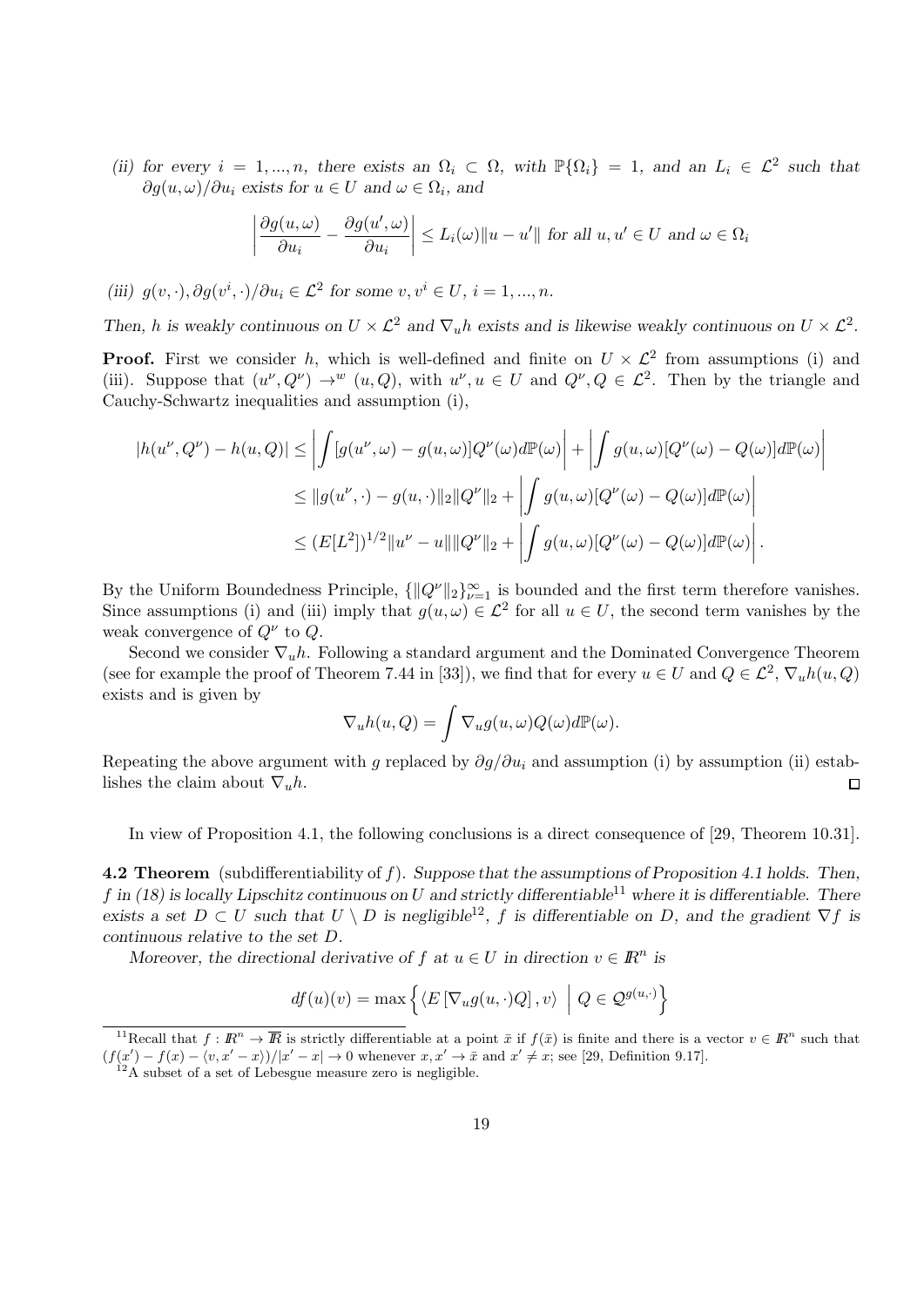*and the subdifferential of*  $f$  *at*  $u \in U$  *is* 

$$
\partial f(u) = \text{con}\left\{E\left[\nabla_u g(u, \cdot)Q\right] \middle| Q \in \mathcal{Q}^{g(u, \cdot)}\right\},\
$$

where  $Q^{g(u, \cdot)}$  is given in (16) with *X* replaced by  $g(u, \cdot)$ .

 $\Box$ 

We observe that when  $\lambda = \bar{\lambda}_{\alpha}$ , i.e., the focus is on a second-order superquantile risk measure  $\bar{\mathcal{R}}_{\alpha}$ , then  $Q^{g(u,\cdot)}$  is fully characterized by Theorem 3.8. In particular, the latter half of that theorem provides a specific risk identifier  $Q \in \mathcal{Q}^{g(u,\cdot)}$  that is easily calculated when  $\Omega$  has finite cardinality. Such a risk identifier then provides the subgradient  $E[\nabla_u g(u, \cdot)Q]$  of f, which also is easily calculated in this case.

#### **4.2 Application to Superquantile Regression**

Superquantile regression as laid out in [23] (see also [21] and [14], which also includes several applications) resembles quantile regression, but instead of estimating conditional quantiles focuses on conditional superquantiles; quantifies of substantial interest as demonstrated by the numerous references listed in [23]. In particular, the approach of estimating a weighted average of conditional quantiles (see for example [5]) can be viewed as an approximate approach to estimating conditional superquantiles as realized from (1). The approach given in [23] is more direct and avoid approximations of this kind. Specifically, we find that for  $Y \in \mathcal{L}^2$  and  $\alpha \in (0,1)$ ,

$$
\{\bar{q}_Y(\alpha)\} = \operatorname*{argmin}_{u_0 \in R} \bar{\mathcal{E}}_{\alpha}(Y - u_0), \text{ where } \bar{\mathcal{E}}_{\alpha}(Y) := \bar{\mathcal{V}}_{\alpha}(Y) - E[Y]
$$

is a *measure of error* given in terms of the *measure of regret* <sup>13</sup>  $\bar{\mathcal{V}}_{\alpha}$  defined in (5). In the same manner as minimizing mean-squared error yields an expectation and the foundation for least-squares regression, and minimizing a Koenker-Basset error yields a quantile and the foundation for quantile regression, minimizing  $\bar{\mathcal{E}}_{\alpha}$  leads to superquantile regression.

Superquantile regression deals with the problem of approximating a random variable  $Y \in \mathcal{L}^2$  by a combination of more accessible random variables  $X_1, X_2, ..., X_n \in \mathcal{L}^2$ , such that the error as quantified by  $\bar{\mathcal{E}}_{\alpha}$  is minimized. Hopefully, the knowledge of  $X = (X_1, ..., X_n)$  would then provide reasonably accurate predictions of *Y* . We stress that the terminology "regression" is here used more broadly than in the statistics literature. Limiting the scope to affine regression functions, superquantile regression then needs to solve the problem

$$
\min_{u_0 \in R, u \in \mathbb{R}^n} \quad \bar{\mathcal{E}}_{\alpha} \left( Y - [u_0 + \langle u, X \rangle] \right)
$$

to obtain regression coefficients  $u_0$  and  $u$ . That is, the regression coefficients  $(u_0, u)$  are selected such that the error between *Y* and the model  $u_0 + \langle u, X \rangle$  is minimized.

We show in [23] that this problem can be decomposed into the two problems

(i) find 
$$
\hat{u} \in \underset{u \in \mathbb{R}^n}{\text{argmin}} \frac{1}{1-\alpha} \int_{\alpha}^{1} \bar{q}_{g(u,\cdot)}(\beta) d\beta - E[g(u,\cdot)]
$$
 and (ii) find  $\hat{u}_0 = \bar{q}_{g(\hat{u},\cdot)}(\alpha)$ ,

 $13$ We refer to  $[26]$  for a general treatment of measures of error and regret.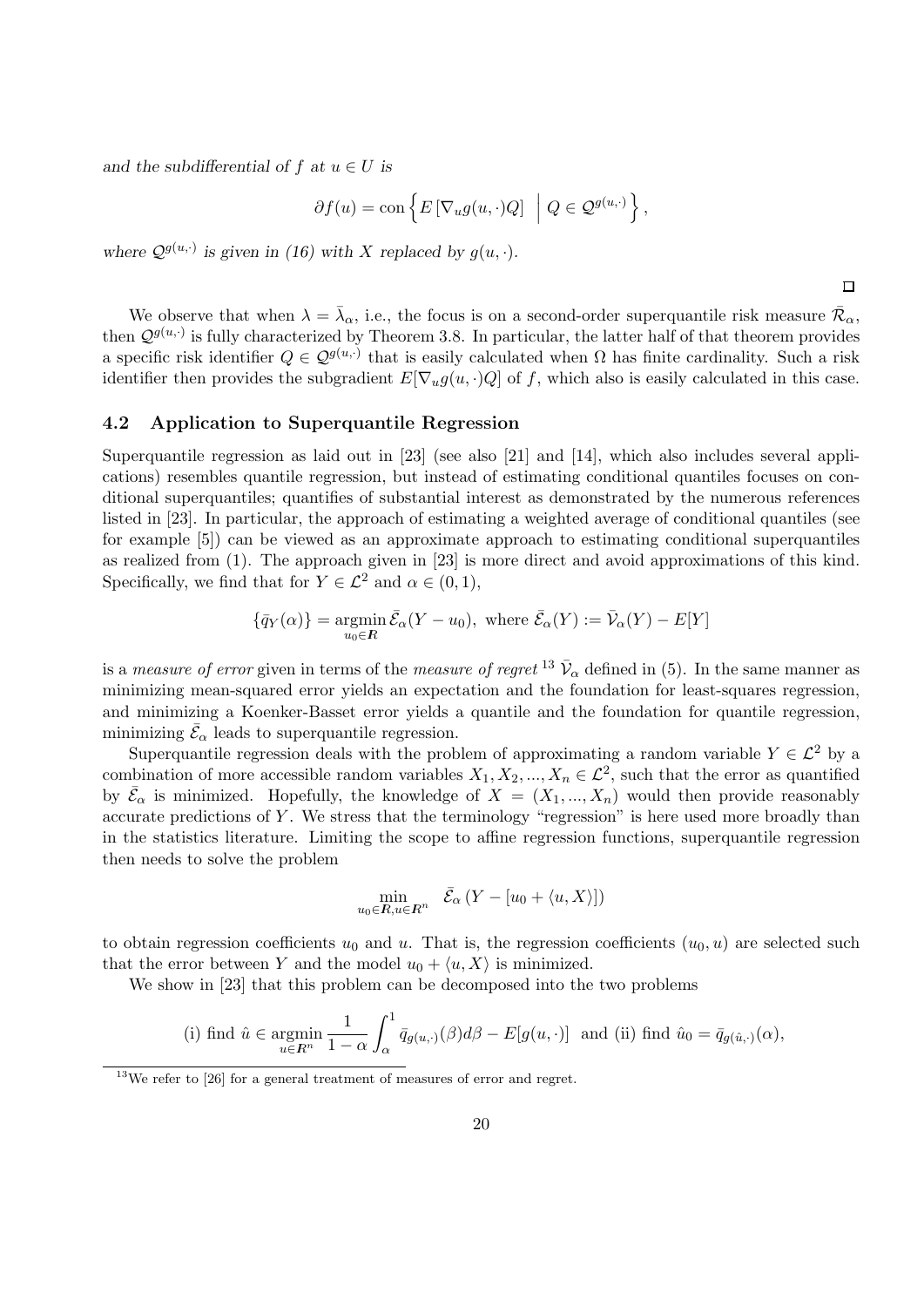where for each  $u \in \mathbb{R}^n$ ,

$$
g(u, \cdot) = Y - \langle u, X \rangle
$$

is a random variable defined on the sample space  $\Omega = \mathbb{R}^{n+1}$ , with sigma-algebra  $\mathcal{B}_{\mathbb{R}^{n+1}}$ , and probability  $\mathbb P$  given by the distribution of  $(X, Y)$ . The problem (i) is that of minimizing a second-order superquantile of  $g(u, \cdot)$  minus the expectation of  $g(u, \cdot)$ . Since  $E[g(u, \cdot)] = E[Y] - \langle u, E[X] \rangle$  is a deterministic quantity, this problem is essentially in the form discussed earlier in the section: to minimize a mixed superquantile risk measure, in fact a second-order superquantile risk measure.

Suppose that the distribution  $\mathbb P$  is supported on the points  $\{(x^j, y^j)\}_{j=1}^{\nu} \subset \mathbb{R}^{n+1}$  with  $\mathbb{P}\{(x^j, y^j)\}$  =  $p^j$ ,  $j = 1, ..., \nu$ , as is the case in practice when the regression relies on the observed data  $\{(x^j, y^j)\}_{j=1}^{\nu}$ . Then, the evaluation at a given  $u \in \mathbb{R}^n$  of the objective function

$$
f(u) = \frac{1}{1 - \alpha} \int_{\alpha}^{1} \bar{q}_{g(u, \cdot)}(\beta) d\beta - E[g(u, \cdot)]
$$

of problem (i) and a corresponding subgradient are achieved as follows: Determine the cumulative distribution function of  $g(u, \cdot)$  and use the formula in the second half of Theorem 3.8, with *X* replaced by  $g(u, \cdot)$ , to determine a risk identifier  $\bar{Q}_{\alpha}^{g(u, \cdot)}$ . This computation can be obtained in  $O(\nu \log \nu)$  time, with sorting of  $\{y^j - \langle u, x^j \rangle\}_{j=1}^{\nu}$  to obtain the cumulative distribution function being the bottleneck. Then, in view of Theorem 4.2, the function value and a subgradient are readily available through

$$
f(u) = \sum_{j=1}^{\nu} p^j (y^j - \langle u, x^j \rangle) \overline{Q}_{\alpha}^{g(u, \cdot)}(\omega^j) - \sum_{j=1}^{\nu} p^j (y^j - \langle u, x^j \rangle)
$$

and

$$
\nabla f(u) = \sum_{j=1}^{\nu} -p^j x^j \overline{Q}_{\alpha}^{g(u,\cdot)}(\omega^j) + \sum_{j=1}^{\nu} p^j x^j, \text{ where } \omega^j = (x^j, y^j).
$$

We note that the assumptions of Proposition 4.1 are easily verified in this case due, in part, to the affine form of  $g(\cdot, \omega)$ . Consequently, each iteration of a cutting-plane method or bundle method requires therefore computational time of order  $O(\nu \log \nu)$  as a function of the number of data points. The number of iterations needed would depend on the method, *n* (the number of explanatory variables), and other factors. In comparison, a "primal" method proposed in [23] for solving the same problem requires the solution of a linear program with  $n + O(\nu^2)$  variables and  $O(\nu^2)$  inequality constraints. It is therefore clear that for small *n* and large  $\nu$ , which is typical in regression problems, a dual method relying on the expressions derived in this paper might outperform the linear-programming-based approach; see [14] for empirical evidence supporting this claim. In fact, even storage of the linear program becomes challenging for large *ν*.

## **A Appendix**

As support for proving Proposition 2.3 in Section 2, we need the following consequence of the Fubini-Tonelli's Theorem.

**A.1 Proposition** *Suppose that*  $(\mathcal{X}, \mathcal{A}, \mu)$  *and*  $(\mathcal{Y}, \mathcal{B}, \nu)$  *are sigma-finite measure spaces. If*  $f : \mathcal{X} \times \mathcal{Y} \rightarrow$  $\overline{R}$  *is measurable with respect to the product sigma-algebra on*  $\mathcal{X} \times \mathcal{Y}$  and  $g : \mathcal{X} \times \mathcal{Y} \to \overline{R}$  *is integrable*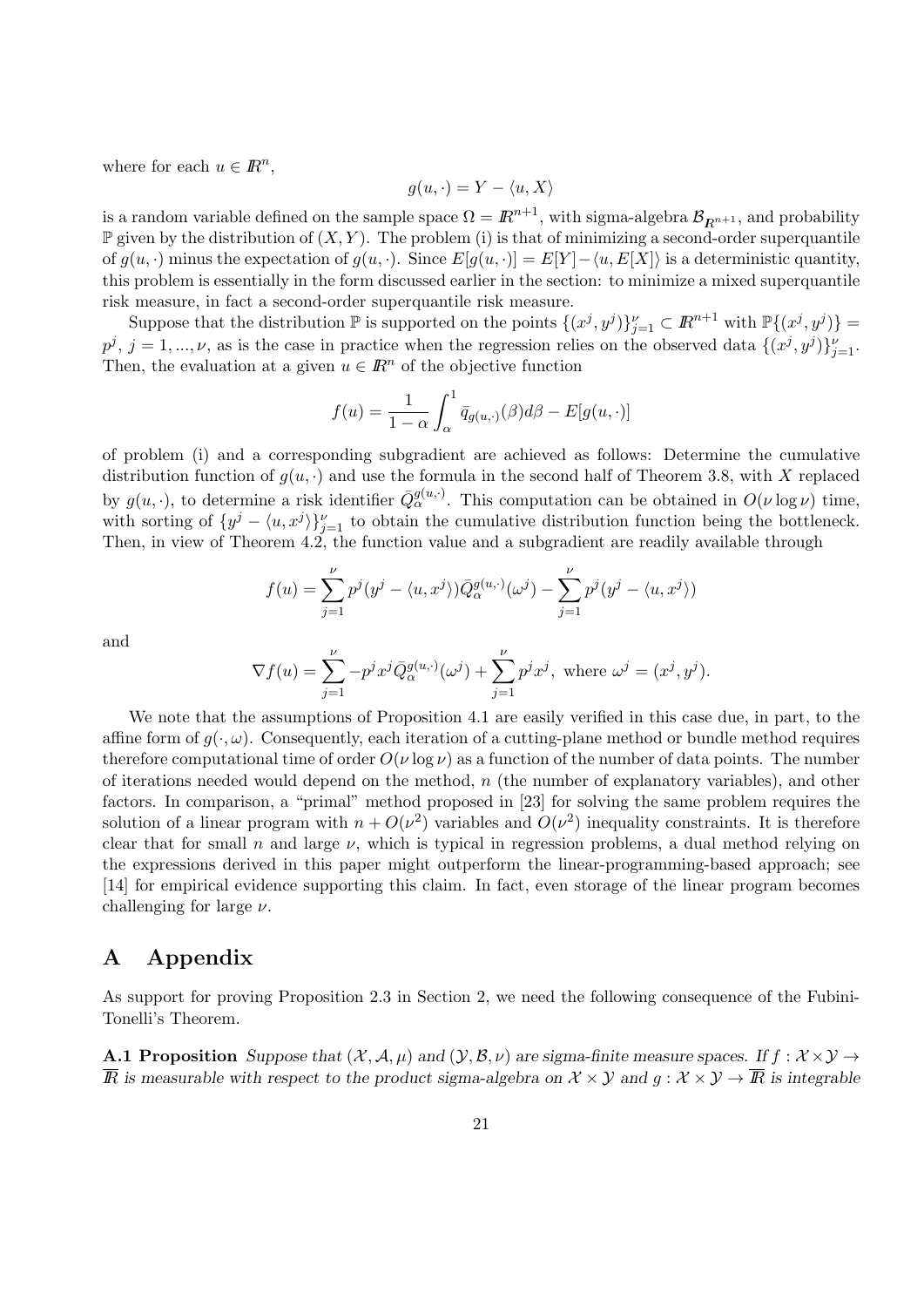with respect to the product measure  $\mu \times \nu$ , with  $f(x, y) \geq q(x, y)$  for  $(\mu \times \nu)$ -a.e.  $(x, y) \in \mathcal{X} \times \mathcal{Y}$ , then *the following hold:*

- (*i*) the function  $h_1 = \int f(x, \cdot) d\mu(x)$  is *B*-measurable,
- (*ii*) *the function*  $h_2 = \int f(\cdot, y) d\nu(y)$  *is A*-measurable,
- *(iii) and*

$$
\int f d(\mu \times \nu) = \int \left[ \int f(x, y) d\mu(x) \right] d\nu(y) = \int \left[ \int f(x, y) d\nu(y) \right] d\mu(x).
$$

**Proof.** We recall that the integral of the sum of a nonnegative measurable function and an integrable function equates the sum of the individual integrals under the usual rules for handling addition with infinity. Then,

$$
h_1 = \int f(x, \cdot) d\mu(x) = \int (f - g)(x, \cdot) d\mu(x) + \int g(x, \cdot) d\mu(x)
$$

is *B*-measurable since both terms on the right-hand side are *B*-measurable by the Fubini-Tonelli Theorem. A similar argument yields the conclusion for *h*2. The final assertion follows by applying the Fubini-Tonelli Theorem to  $f - g$  and  $g$ , and the above rule about interchange of summation and integration. П

**Proof of Proposition 2.3.** For every  $X \in \mathcal{L}^2$ ,  $\bar{q}_X$  is continuous and finite on [0, 1) and therefore  $\overline{\mathcal{B}}_{[0,1)}$ -measurable. Moreover,  $\overline{q}_X \geq E[X]$  and therefore  $\mathcal{R}(X) \geq E[X] > -\infty$ . Consequently,  $\mathcal{R}$  is welldefined with values in  $[E[X], \infty]$ . Its regularity and positive homogeneity follow directly from those of  $\mathcal{R}_{\alpha}$ ; see [26]. Since  $\bar{q}_X$  is strictly increasing on [0, 1) for nonconstant *X*, we have that if  $\lambda({0}) < 1$ , then

$$
\mathcal{R}(X) = E[X]\lambda(\{0\}) + \int_{1 > \beta > 0} \bar{q}_X(\beta) \ d\lambda(\beta) > E[X]\lambda(\{0\}) + E[X](1 - \lambda(\{0\}) = E[X])
$$

and the strict lower bound follows. From (6),

$$
\mathcal{R}(X) \le \int_0^1 E[X] + \frac{\sigma(X)}{\sqrt{1-\beta}} d\lambda(\beta) = E[X] + \sigma(X) \int_0^1 \frac{1}{\sqrt{1-\beta}} d\lambda(\beta) < \infty
$$

under the stated assumption, which establishes the corresponding finiteness on  $\mathcal{L}^2$ . In the case of sup  $X < \infty$ , finiteness of  $\mathcal{R}(X)$  follows trivially.

We next consider the alternative expression. By definition,

$$
\mathcal{R}(X) = \int_0^1 \left[ \int_0^1 q_X(\beta) \psi(\alpha, \beta) d\beta \right] d\lambda(\alpha), \tag{20}
$$

with  $\psi(\alpha, \beta) = \frac{1}{1-\alpha}$  if  $0 \leq \alpha < \beta < 1$  and  $\psi(\alpha, \beta) = 0$  otherwise. We equip  $[0, 1) \times (0, 1)$  with the product measure  $\lambda \times m$  defined on the product sigma-algebra  $\bar{\mathcal{B}}_{[0,1)} \otimes \mathcal{B}_{(0,1)}$ . It is obvious that  $\psi$ :  $[0,1)\times(0,1)\to\mathbb{R}$  is  $(\bar{\mathcal{B}}_{[0,1)}\otimes\mathcal{B}_{(0,1)})$ -measurable and likewise  $q_X$ , viewed as a function on  $[0,1)\times(0,1)$  that is constant in its first argument, due its monotonicity. Consequently, the function  $(\alpha, \beta) \mapsto q_X(\beta)\psi(\alpha, \beta)$ is measurable in the same sense. Then, we look toward the interchange of integration order in (20).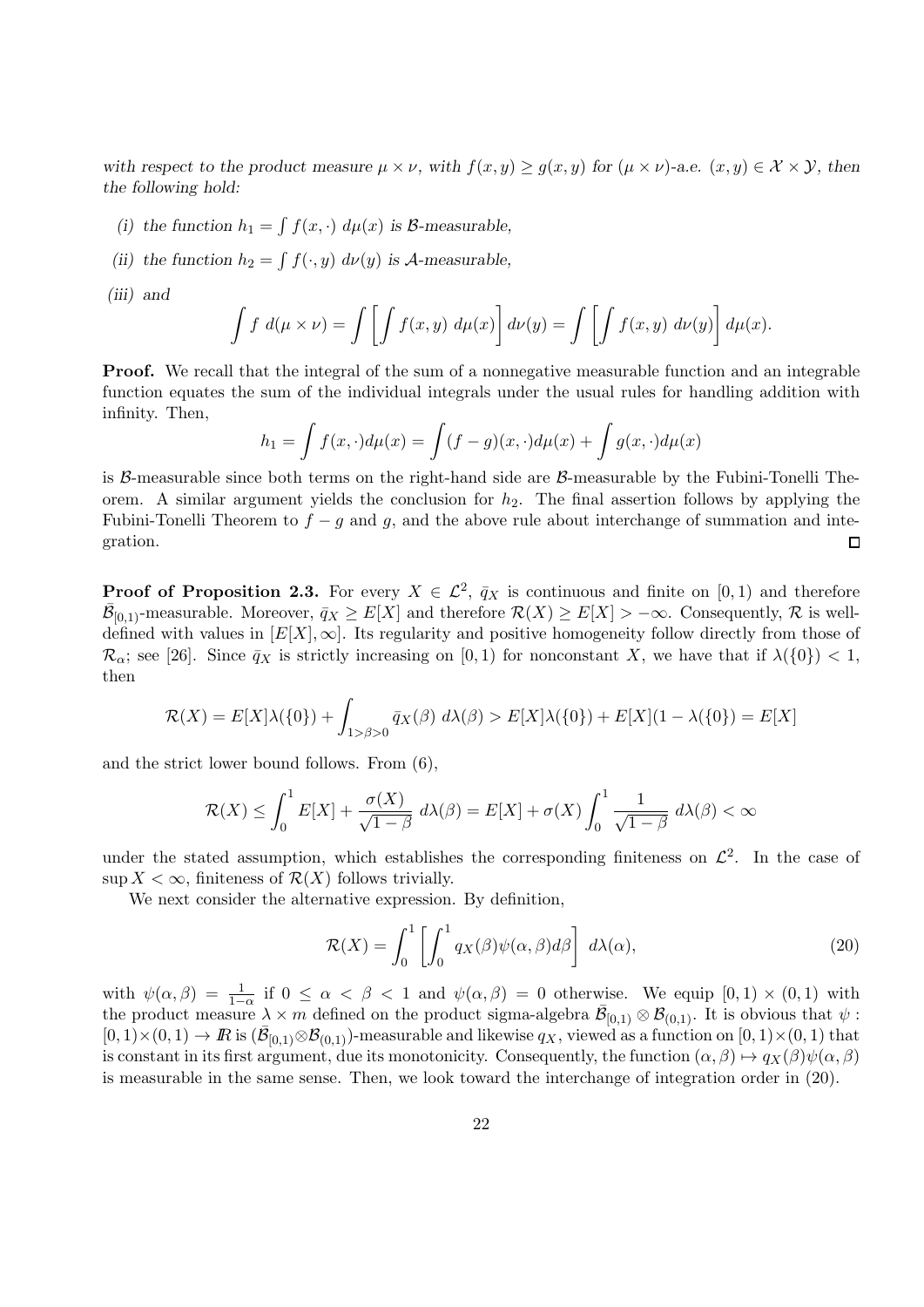We consider three cases. (i) Suppose that  $X \geq 0$  a.e. Then,  $q_X \geq 0$  and  $q_X \psi \geq 0$ , and the interchange of integration order is permitted by Tonelli-Fubini's Theorem. (ii) Suppose that  $X \leq 0$ a.e. Then,  $-q_X \geq 0$  and  $-q_X \psi \geq 0$ , and the interchange of integration order is again permitted by Tonelli-Fubini's Theorem. (iii) Suppose that neither (i) nor (ii) holds. Then, there exists a  $\beta_X \in (0,1)$ such that  $q_X(\beta) \geq 0$  for  $\beta \geq \beta_X$  and  $q_X(\beta) \leq 0$  for  $\beta \leq \beta_X$ . In view of Proposition A.1, it suffices to find an integrable, lower-bounding function of  $q_X \psi$ . Let  $g : [0,1) \times (0,1) \to \mathbb{R}$  be given by

$$
g(\alpha, \beta) = \begin{cases} q_X(\beta)/(1 - \beta_X) & \text{if } 0 \le \alpha < \beta \le \beta_X \\ q_X(\beta) & \text{if } 0 \le \alpha < \beta < 1, \beta_X < \beta \\ 0 & \text{otherwise.} \end{cases}
$$

Clearly,  $q_X \psi \geq g$  and

$$
\int |g|d(\lambda \times m) \le \frac{1}{1 - \beta_X} \int |q_X| d(\lambda \times m) = \frac{1}{1 - \beta_X} \int_0^1 \left[ \int_0^1 |q_X(\beta)| d\beta \right] d\lambda(\alpha), \tag{21}
$$

where the equality follows by Tonelli-Fubini's Theorem. The inner integral simplifies to

$$
\int_0^1 |q_X(\beta)|d\beta = \int_{\beta_X}^1 q_X(\beta)d\beta - \int_0^{\beta_X} q_X(\beta)d\beta = (1 - \beta_X)\overline{q}_X(\beta_X) - \int_0^{\beta_X} q_X(\beta)d\beta.
$$

The last term requires further simplification. Recall that for  $\alpha \in (0,1)$ ,

$$
\frac{1}{\alpha} \int_0^{\alpha} q_X(\beta) d\beta = -\frac{1}{\alpha} \int_{1-\alpha}^1 q_{-X}(\beta) d\beta = -\bar{q}_{-X}(1-\alpha).
$$

Applying this result, the inner integral from above simplifies further to

$$
\int_0^1 |q_X(\beta)|d\beta = (1 - \beta_X)\overline{q}_X(\beta_X) + \beta_X \overline{q}_{-X}(1 - \beta_X) < \infty.
$$

Consequently in view of (21), *g* is integrable and therefore furnishes the necessary lower-bounding, integrable function in Proposition A.1, which completes part (iii). We are therefore permitted to interchange the order of integration in (20) and get

$$
\mathcal{R}(X) = \int_0^1 \left[ \int_0^1 q_X(\beta) \psi(\alpha, \beta) d\beta \right] d\lambda(\alpha) = \int_0^1 q_X(\beta) \left[ \int_0^1 \psi(\alpha, \beta) d\lambda(\alpha) \right] d\beta = \int_0^1 q_X(\beta) \varphi(\beta) d\beta,
$$

where the last equality follows from the definition of  $\varphi$ .

The final assertions follow from recognizing that the Lebesgue-Stieltjes measure  $d\varphi$  associated with a function  $\varphi$  has  $d\varphi(\alpha) = \frac{1}{1-\alpha} d\lambda(\alpha)$  for a weighting measure  $\lambda$  on [0, 1).  $\Box$ 

Now we articulate other definitions and technical results required in the paper.

**A.2 Definition** Let  $(T, \mathcal{A}, \mu)$  be a complete measure space, with  $\mu$  sigma-finite,  $\mathcal{X}$  a separable reflexive *Banach space, and*  $M$  *a linear subspace of the linear space of all*  $(A, B_X)$ *-measurable functions*  $x : T \rightarrow$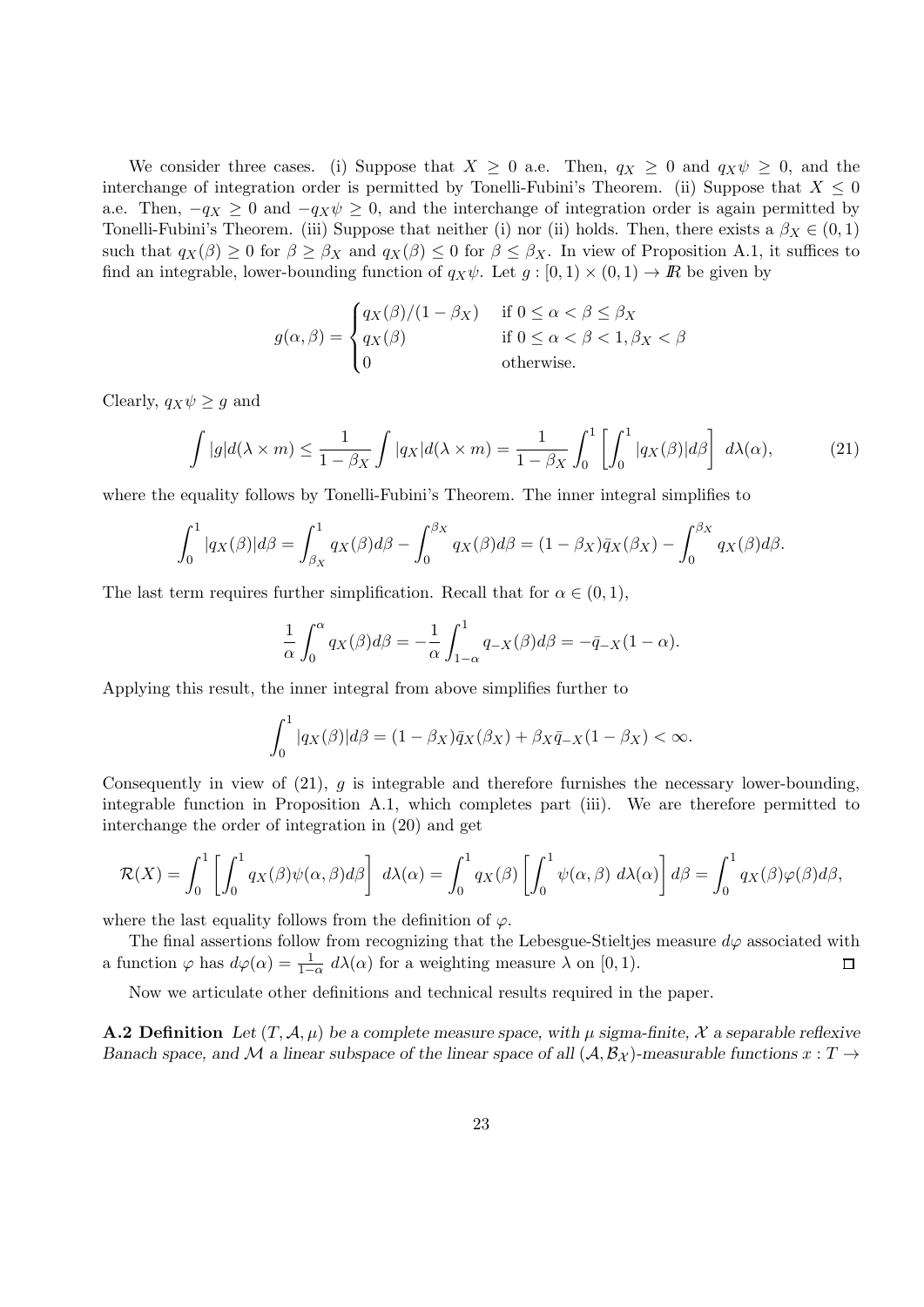X. The set M is  $(A, B_X)$ -decomposable if, whenever  $x \in M$  and  $x_0 : S \to X$  is a bounded  $(A, B_X)$ *measurable function on a set*  $S \in \mathcal{A}$ *, with*  $\mu(S) < \infty$ *, then the function*  $y : T \to \mathcal{X}$  given by

$$
y(t) = \begin{cases} x_0(t) & \text{if } t \in S \\ x(t) & \text{if } t \in T \setminus S \end{cases}
$$

*also belongs to M.*

**A.3 Definition** In the notation of Definition A.2, we say that a function  $f: T \times \mathcal{X} \to (-\infty, \infty]$  is a normal integrand *if the following hold:*

- *(i) f is* (*A ⊗ B<sup>X</sup>* )*-measurable and*
- (ii) for every  $t \in T$ ,  $f(t, \cdot)$  is lower semicontinuous on  $\mathcal X$  and not identical to  $\infty$ .

**A.4 Proposition** *Suppose that the conditions and notation of Definition A.2 hold and*  $f: T \times \mathcal{X} \rightarrow$ (*−∞, ∞*] *is a normal integrand. Then, the following hold:*

- (i) the functions  $t \mapsto \inf_{\xi \in \mathcal{X}} f(t,\xi)$  and  $t \mapsto f(t,x(t))$ , with  $x : T \to \mathcal{X}$   $(\mathcal{A}, \mathcal{B}_{\mathcal{X}})$ -measurable, are *A-measurable and*
- (ii) if M is  $(A, B_X)$ -decomposable and there exists an  $x \in M$  such that  $\int f(t, x(t)) d\mu(t) < \infty$ , then

$$
\inf_{x \in \mathcal{M}} \int f(t, x(t)) \, d\mu(t) = \int \varphi(t) \, d\mu(t), \text{ where } \varphi(t) = \inf_{\xi \in \mathcal{X}} f(t, \xi). \tag{22}
$$

**Proof.** First, we consider  $t \mapsto \inf_{\xi \in \mathcal{X}} f(t, \xi)$ . For measurable spaces  $(\mathcal{X}_1, \mathcal{A}_1)$  and  $(\mathcal{X}_2, \mathcal{A}_2)$ , we recall that a set-valued mapping  $S : \mathcal{X}_1 \rightrightarrows \mathcal{X}_2$  is  $(\mathcal{A}_1, \mathcal{A}_2)$ -measurable if its graph is measurable in the sense that

$$
\{(x_1,x_2)\in\mathcal{X}_1\times\mathcal{X}_2\mid x_2\in S(x_1)\}\in\mathcal{A}_1\otimes\mathcal{A}_2,
$$

where *A*1*⊗A*<sup>2</sup> is the product sigma-algebra generated by *A*<sup>1</sup> and *A*2. Since *f* is a normal integrand, the set-valued mapping  $t \mapsto e$ pi  $f(t, \cdot)$  is *A*-measurable and closed-valued; see for example [18, Proposition 1]. By [18, Theorem 1(f)], there exists a countable collection  ${g_i}_{i \in I}$  of *A*-measurable functions  $g_i$ :  $T \to \mathcal{X} \times \mathbb{R}$  of the form  $g_i(t) = (x_i(t), \alpha_i(t)), x_i(t) \in \mathcal{X}$  and  $\alpha_i(t) \in \mathbb{R}$ , such that

$$
epi f(t, \cdot) = cl{g_i(t)}_{i \in I} \text{ for all } t \in T,
$$

where cl denotes closure. The mapping  $t \mapsto \alpha_i(t)$  is also *A*-measurable. Consequently,

$$
\inf_{\xi \in \mathcal{X}} f(t, \xi) = \inf_{i \in I} \alpha_i(t)
$$
 for all  $t \in T$ 

and the conclusion follows from the fact that the pointwise infimum of a countable collection of measurable functions is a measurable function.

Second, we consider  $t \mapsto f(t, x(t))$ , which is a composition of f with the measurable mapping  $t \mapsto (t, x(t))$  and therefore measurable.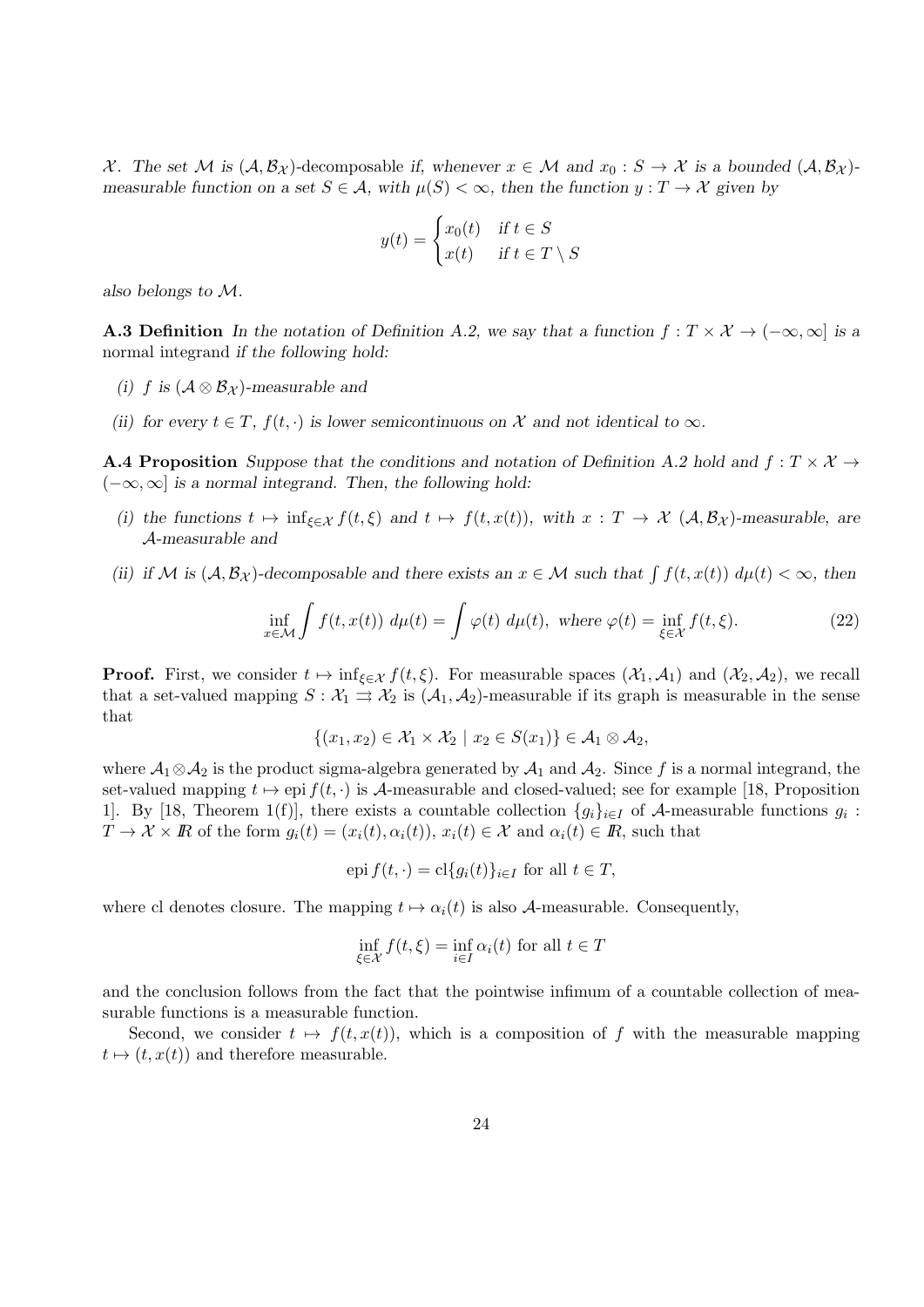Third, we establish part (ii) by following the arguments in the proof of Theorem 2 in [18]. By assumption there exists a function  $x_1 \in \mathcal{M}$  and a  $\mu$ -integrable function  $\alpha_1 : T \to \mathbb{R}$  such that

$$
f(t, x_1(t)) \leq \alpha_1(t)
$$
 for every  $t \in T$ .

Since  $\varphi(t) \leq f(t, x(t))$  for every function  $x \in \mathcal{M}$  and  $t \in T$  by definition and  $\varphi$  is *A*-measurable by part (i), the integral of  $\varphi$  is well-defined and either finite or equals  $-\infty$ . Consequently, the inequality *>* holds in (22). Now, let  $\gamma \in \mathbb{R}$  be such that

$$
\int \varphi(t) \, d\mu(t) < \gamma. \tag{23}
$$

We will prove the existence of a function  $x \in \mathcal{M}$  such that

$$
\int f(t, x(t)) \, d\mu(t) < \gamma,\tag{24}
$$

thereby establishing part (ii). From (23) and the properties of  $(T, \mathcal{A}, \mu)$ , there exists a  $\mu$ -integrable function  $\alpha_0 : T \to \mathbb{R}$  such that  $\varphi(t) < \alpha_0(t)$  for every  $t \in T$  and

$$
\int \alpha_0(t) \, d\mu(t) < \gamma. \tag{25}
$$

We define the set-valued mapping  $S: T \rightrightarrows \mathcal{X}$  by

$$
S(t) = \{ \xi \in \mathcal{X} \mid f(t, \xi) \le \alpha_0(t) \} \text{ for } t \in T.
$$

Since the function  $(t, \xi) \mapsto f(t, \xi) - \alpha_0(t)$  is  $(\mathcal{A} \otimes \mathcal{B}_\mathcal{X})$ -measurable, *S* is also *A*-measurable. Moreover,  $S(t)$  is for each  $t \in T$  closed and nonempty. Since *S* is *A*-measurable, there exists a *A*-measurable selection  $x_0$ , i.e., a *A*-measurable function  $x_0$  such that  $x_0(t) \in S(t)$  for every  $t \in T$ ; see for example the corollary of Theorem 1 in [18]. Since (25) holds, there exists a measurable set  $T_0 \subset T$ , with  $\mu(T_0) < \infty$ , such that

$$
\int_{T_0} \alpha_0(t) \ d\mu(t) + \int_{T \backslash T_0} \alpha_1(t) \ d\mu(t) < \gamma. \tag{26}
$$

By the construction of *S* in terms of  $\alpha_0$ , the measurable selection  $x_0$  can be chosen to be bounded on  $T_0$ . Let  $x: T \to \mathcal{X}$  be such that  $x(t) = x_0(t)$  for  $t \in T_0$  and  $x(t) = x_1(t)$  for  $t \in T \setminus T_0$ . Then,  $x \in \mathcal{M}$  by the assumption of decomposability, and we have that  $f(t, x(t)) \leq \alpha_0(t)$  for  $t \in T_0$  and  $f(t, x(t)) \leq \alpha_1(t)$ for  $t \in T \setminus T_0$ . From (26) we then conclude (24), which establishes part (ii).  $\Box$ 

**A.5 Lemma** *If*  $q$  :  $[0, 1) \rightarrow \mathcal{L}^2$  *is*  $(\bar{\mathcal{B}}_{[0,1)}, \mathcal{B}_{\mathcal{L}^2})$ *-measurable, then* 

- (i) the function  $f_1:[0,1)\times\Omega\to\overline{\mathbb{R}}$  given by  $f_1(\beta,\omega)=q(\beta)(\omega)$  is  $(\overline{\mathcal{B}}_{[0,1)}\otimes\mathcal{F})$ -measurable, and
- *(ii) the function*  $f_2 : [0,1) \to \mathbb{R}$  *given by*  $f_2(\beta) = ||q(\beta)||_2$  *is*  $\overline{\mathcal{B}}_{[0,1)}$ *-measurable.*

**Proof.** For part (i) simply observe that  $f_1 = g \circ h$ , where  $h : [0,1) \times \Omega \to L^2 \times \Omega$ , with  $h(\alpha,\omega) =$  $(q(\alpha), \omega)$ , and  $g: \mathcal{L}^2 \times \Omega \to \overline{\mathbb{R}}$ , with  $g(Q, \omega) = Q(\omega)$ . The conclusion then follows from the measurability of q and elements of  $\mathcal{L}^2$ , and the fact that composition of measurable functions is measurable. Next,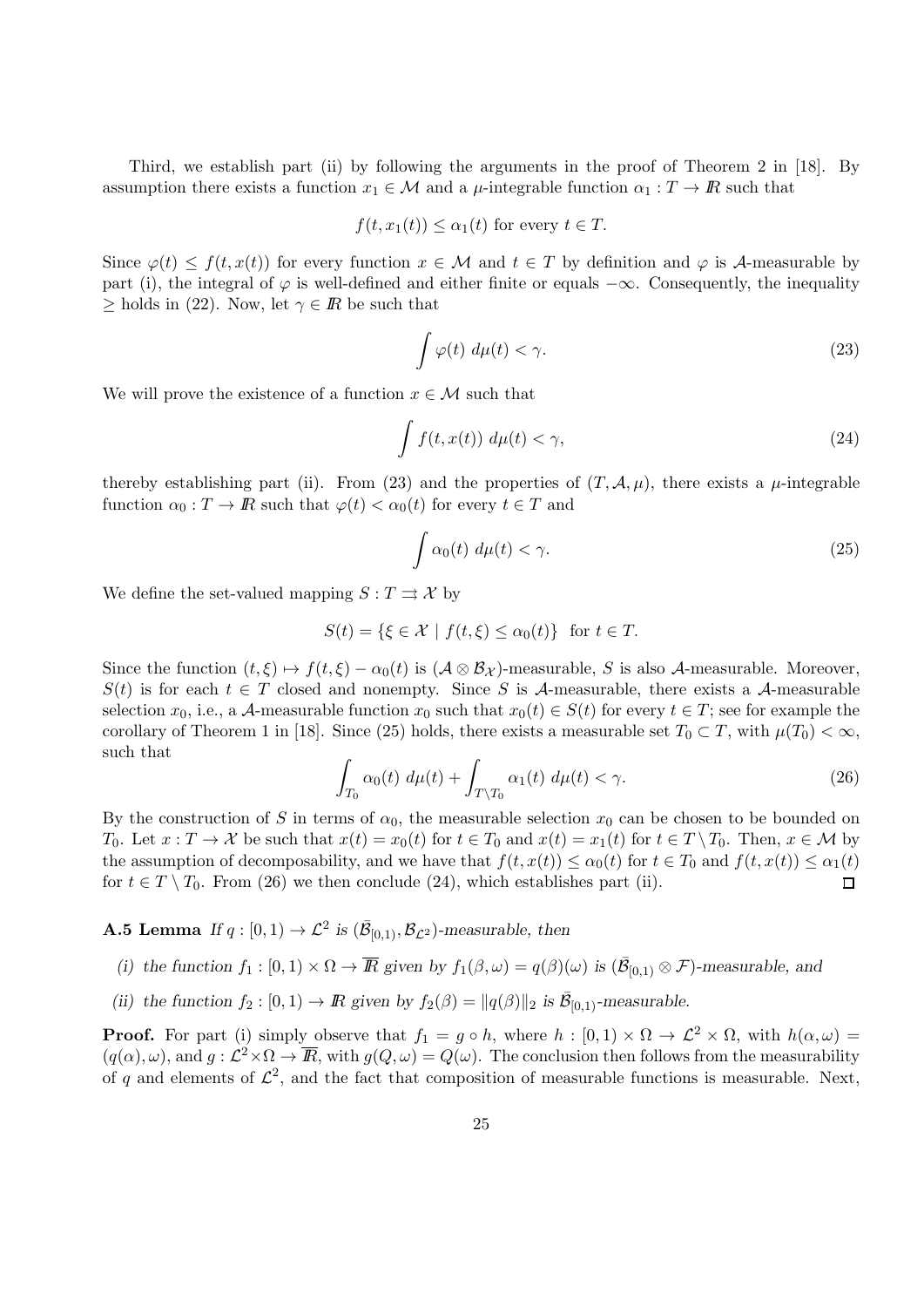we consider part (ii). A trivial extension of part (i) establishes that the function  $(\beta, \omega) \mapsto [q(\beta)(\omega)]^2$ is  $(\bar{\mathcal{B}}_{[0,1)} \otimes \mathcal{F})$ -measurable. Since it is also nonnegative, it follows from Tonelli-Fubini's Theorem that  $[f_2(\cdot)]^2$  is  $\bar{\mathcal{B}}_{[0,1)}$ -measurable.  $\Box$ 

The following is a direct consequence of Definition A.2.

**A.6 Proposition** *The set M* is  $(\bar{\mathcal{B}}_{[0,1)}, \mathcal{B}_{\mathcal{L}^2})$ -decomposable.

#### **References**

- [1] C. Acerbi. Spectral measures of risk: a coherent representation of subjective risk aversion. *Journal of Banking and Finance*, 26:1505–1518, 2002.
- [2] P. Artzner, F. Delbaen, J.-M. Eber, and D. Heath. Coherent measures of risk. *Mathematical Finance*, 9(3):203–228, 1999.
- [3] C. Castaing and M. Valadier. *Convex Analysis and Measurable Multifunctions*. Springer, 1977.
- [4] P. Cheridito and T. Li. Dual characterization of properties of risk measures on orlicz hearts. *Mathematics and Financial Economics*, 2(1):29–55, 2008.
- [5] S. Y. Chun, A. Shapiro, and S. Uryasev. Conditional value-at-risk and average value-at-risk: Estimation and asymptotics. *Operations Research*, 60(4):739–756, 2012.
- [6] R. Datko. On the integration of set-valued mappings in a Banach space. *Fundamenta Mathematicae*, 78:205–208, 1973.
- [7] H. Föllmer and A. Schied. *Stochastic Finance*. de Gruyter, 1. edition, 2002.
- [8] H. Föllmer and A. Schied. *Stochastic Finance*. de Gruyter, 2. edition, 2004.
- [9] H. Föllmer and A. Schied. *Stochastic Finance: An Introduction in Discrete Time*. de Gruyter, 3. edition, 2011.
- [10] E. Jouini, W. Schachermayer, and N. Touzi. Law invariant risk measures have the Fatou property. In S. Kusuoka and T. Maruyama, editors, *Advances in Mathematical Economics, Volume 9*, pages 49–71. Springer, 2006.
- [11] S. Kusuoka. On law-invariant coherent risk measures. In S. Kusuoka and T. Maruyama, editors, *Advances in Mathematical Economics, Volume 3*, pages 83–95. Springer, 2001.
- [12] H. Mausser and D. Rosen. Efficient risk/return frontiers for credit risk. *Algo. Research Quarterly*, 2(4):35–47, 1998.
- [13] N. Miller and A. Ruszczynski. Risk-averse two-stage stochastic linear programming: modeling and decomposition. *Operations Research*, 59(1):125–132, 2011.
- [14] S. Miranda. *Superquantile regression: theory, algorithms, and applications*. PhD thesis, Naval Postgraduate School, Monterey, CA, 2014.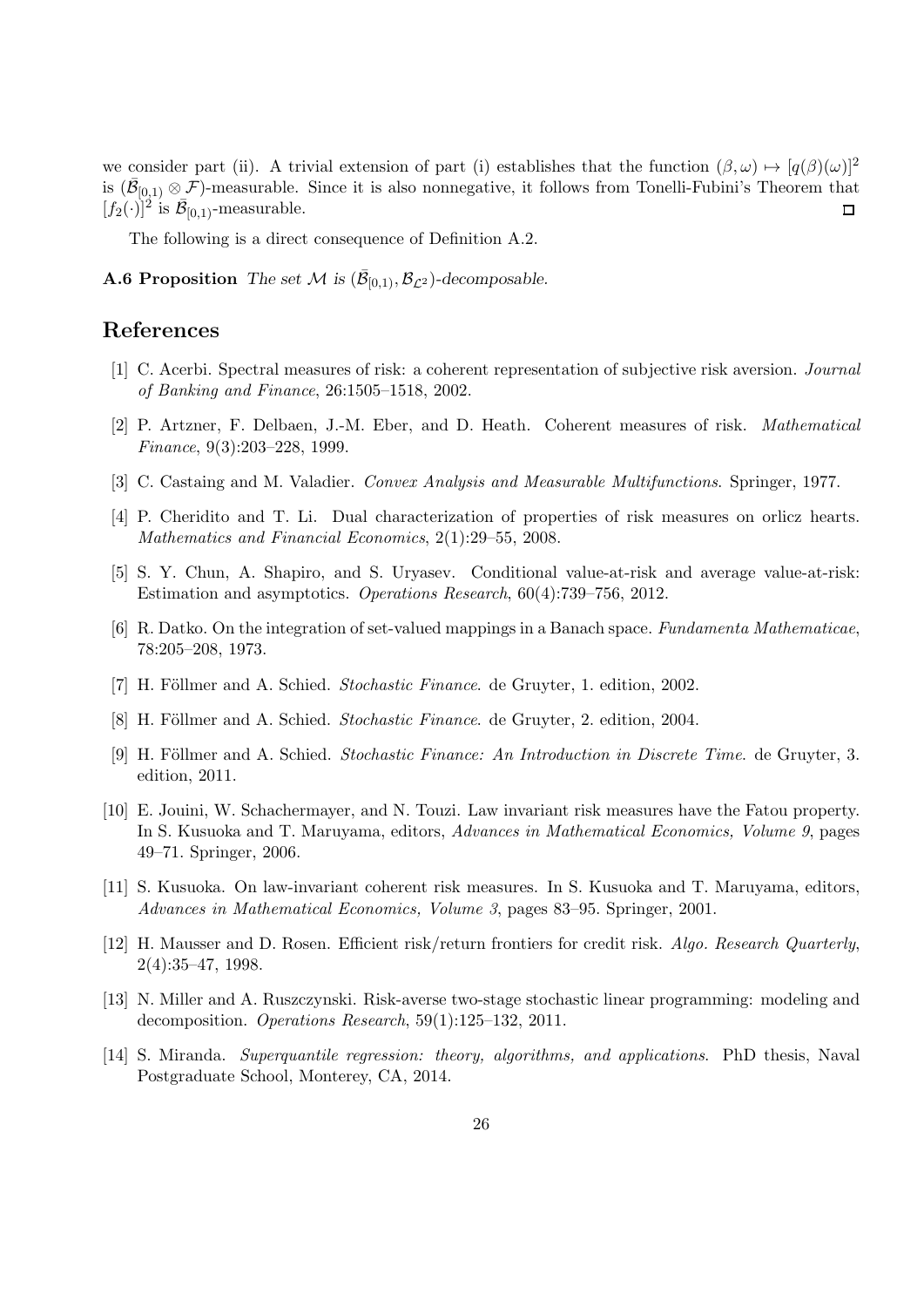- [15] N. Noyan and G. Rudolf. Kusuoka representations of coherent risk measures in general probability spaces. Optimization Online, 2013.
- [16] G. Ch. Pflug. On distortion functionals. *Statistics and Decisions*, 24:45–60, 2006.
- [17] G. Ch. Pflug and W. Römisch. *Modeling, Measuring and Managing Risk*. World Scientific Publishing, 2007.
- [18] R. T. Rockafellar. Convex integral functionals and duality. In E. Zaratonello, editor, *Contributions to Nonlinear Functional Analysis*, pages 215–236. Academic Press, 1971.
- [19] R. T. Rockafellar and J. O. Royset. On buffered failure probability in design and optimization of structures. *Reliability Engineering & System Safety*, 95:499–510, 2010.
- [20] R. T. Rockafellar and J. O. Royset. Superquantiles and their applications to risk, random variables, and regression. *INFORMS, Tutorials in Operations Research*, pages 151–167, 2013.
- [21] R. T. Rockafellar and J. O. Royset. Random variables, monotone relations and convex analysis. *Mathematical Programming B*, 148:297–331, 2014.
- [22] R. T. Rockafellar and J. O. Royset. Measures of residual risk with connections to regression, risk tracking, surrogate models, and ambiguity. *SIAM J. Optimization*, 25(2):1179–1208, 2015.
- [23] R. T. Rockafellar, J. O. Royset, and S.I. Miranda. Superquantile regression with applications to buffered reliability, uncertainty quantification, and conditional value-at-risk. *European Journal of Operational Research*, 234(1):140–154, 2014.
- [24] R. T. Rockafellar and S. Uryasev. Optimization of conditional value-at-risk. *Journal of Risk*, 2:21–42, 2000.
- [25] R. T. Rockafellar and S. Uryasev. Conditional value-at-risk for general loss distributions. *Journal of Banking and Finance*, 26:1443–1471, 2002.
- [26] R. T. Rockafellar and S. Uryasev. The fundamental risk quadrangle in risk management, optimization and statistical estimation. *Surveys in Operations Research and Management Science*, 18:33–53, 2013.
- [27] R. T. Rockafellar, S. Uryasev, and M. Zabarankin. Deviation measures in risk analysis and optimization. Technical report, Department of Industrial and Systems Engineering, University of Florida, 2002.
- [28] R. T. Rockafellar, S. Uryasev, and M. Zabarankin. Generalized deviations in risk analysis. *Finance and Stochastics*, 10:51–74, 2006.
- [29] R. T. Rockafellar and R. Wets. *Variational Analysis*, volume 317 of *Grundlehren der Mathematischen Wissenschaft*. Springer, 3rd printing-2009 edition, 1998.
- [30] A. Ruszczynski. Advances in risk-averse optimization. In H. Topaloglu, editor, *Tutorials in Operations Research*, pages 168–190. INFORMS, 2013.